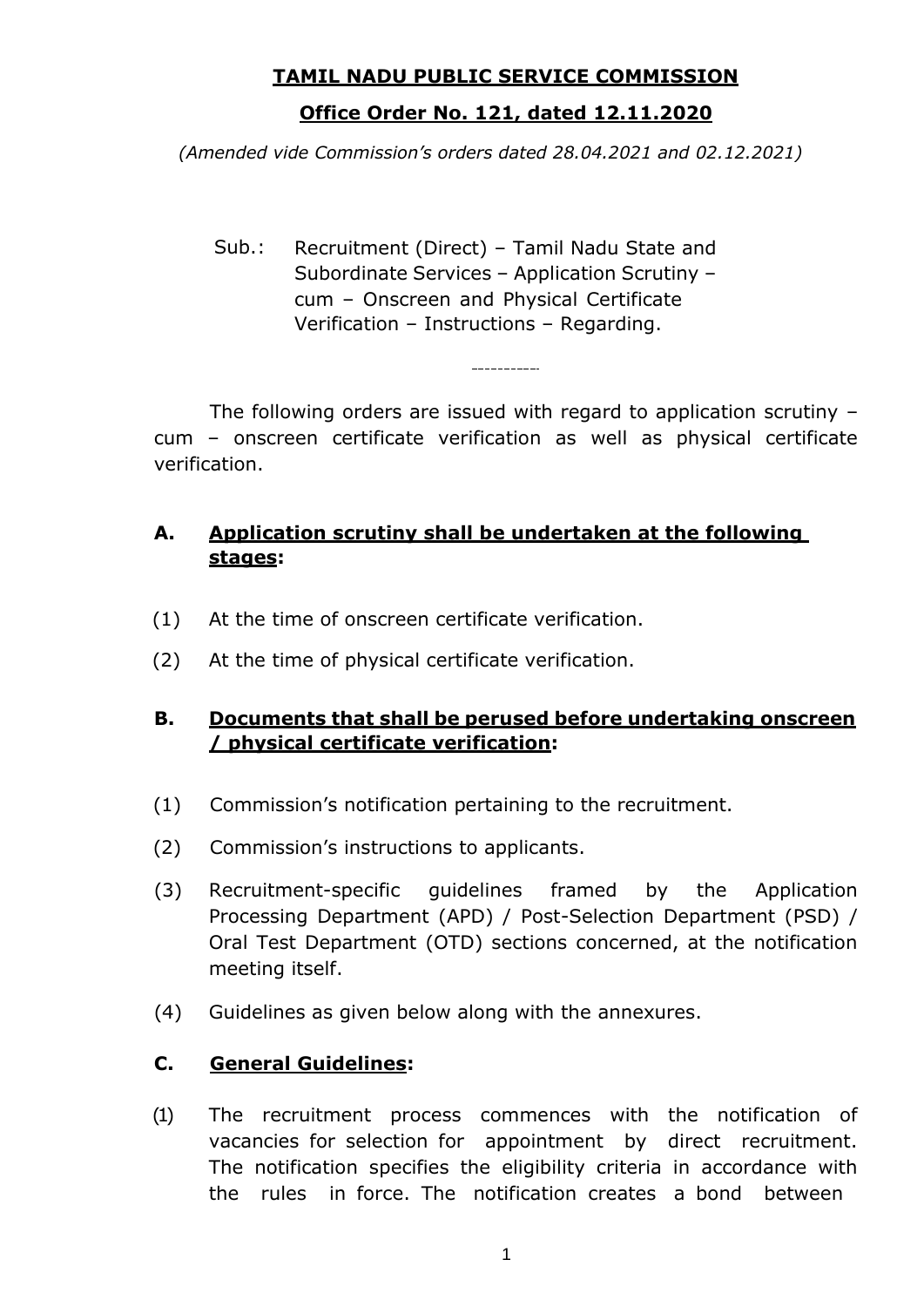the Commission and the candidates and has a legal status, i.e., has force of law. In view of such significance, no clause or paragraph of the notification shall be altered subsequently, without informing the same to the candidates through a corrigendum / addendum.

- (2) The date of notification shall also be treated as the date on which the Commission desires to commence recruitment. **The date of notification shall be the date on which possession of all eligibility criteria as notified by the Commission as well as claims made by the candidate shall be reckoned and reconciled with.** During certificate verification, either onscreen certificate verification or physical certificate verification, validity of documents shall be verified as on the date of notification only and not as on the date of actual certificate verification. However, the only exception shall be the case of claims to reservation meant for "Exservicemen', made by in-service armed forces personnel due for discharge within a year from the last date for receipt of applications for that recruitment.
- (3) At the time of publication of the list of candidates required to upload documents for onscreen certificate verification, candidates shall be directed to upload the certificates in support of their claims made in the online application, as per the formats available both in the Commission"s website as well as the QR code printed on the memorandum of admission to certificate verification.
- (4) The formats of all the certificates to be furnished by the candidates shall be made available in the Commission"s website as well as the QR code printed on the memorandum of admission to certificate verification / oral test / counselling, as the case may be, to enable candidates to download the same and furnish the certificates in the prescribed format.
- (5) The image format and size of the scanned documents required to be uploaded shall be informed to the candidates in the memorandum of admission to onscreen certificate verification.
- (6) Documents in support of the claims made in the online application shall mandatorily be uploaded at the time of onscreen certificate verification and shall also be produced at the time of physical certificate verification, failing which candidature shall be rejected. However, in the case of transgender candidates declaring non-possession of community certificate, the community certificate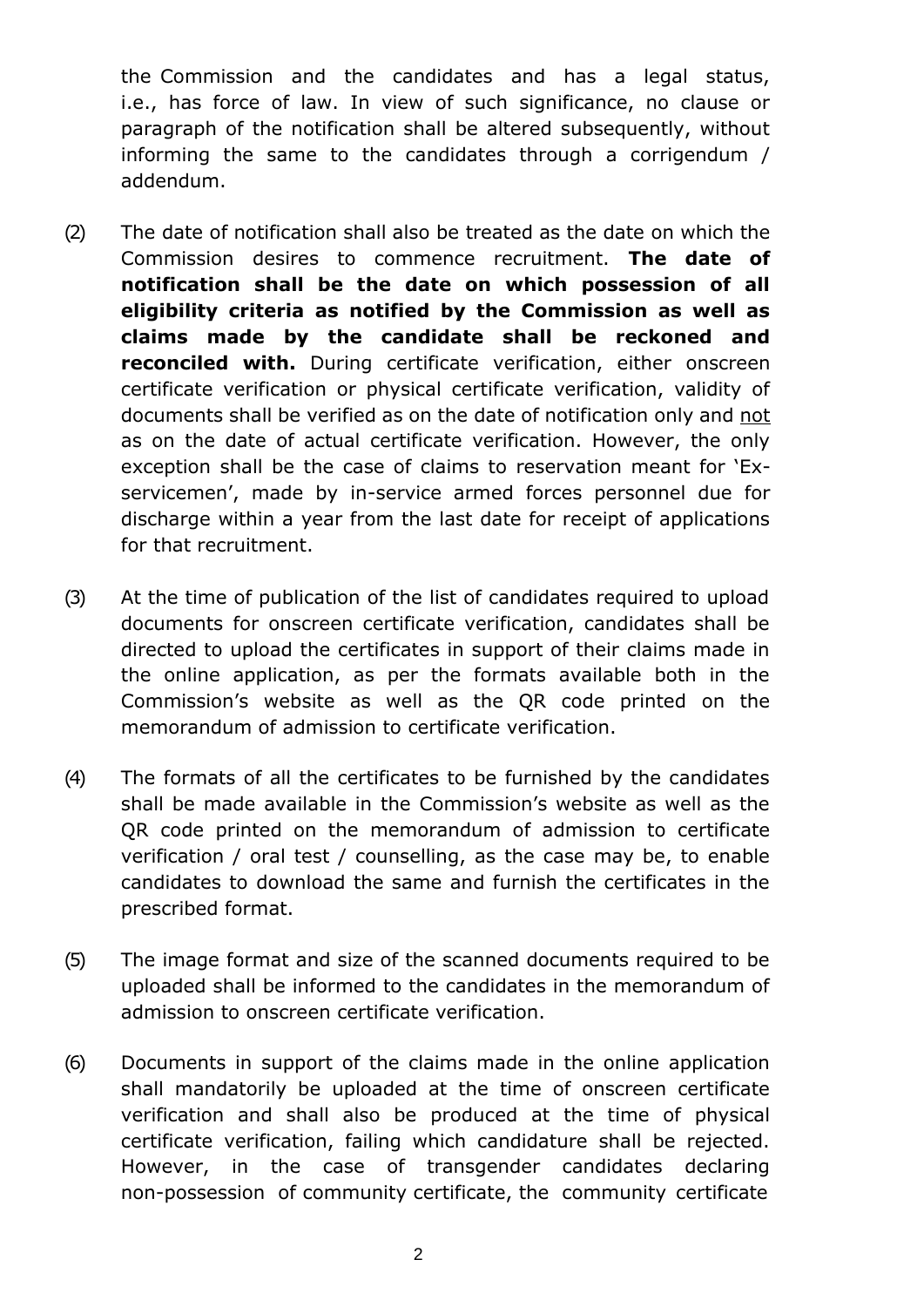need not be uploaded / produced and they shall be considered under MBC communal reservation category, if so claimed in the online application, upon uploading / production of the prescribed transgender ID card.

- (7) In all cases where claims made in the online application are fully authenticated by the prescribed documents / supporting documents, candidature shall be admitted finally.
- (8) Cases where claims made in the online application do not have an impact on selection to the next stage of the recruitment process and do not impact upon the prospects of other candidates (other than cases related to format related discrepancies):

If certificate verification reveals discrepancies between the details furnished in the online application and the documents submitted, the decision regarding candidature shall be made as follows:

#### *Onscreen Certificate Verification*:

Admitted provisionally.

#### *Physical Certificate Verification*:

- (i) Admitted finally, after obtaining an undertaking from the candidate, if the discrepancy can be reconciled with, by such undertaking.
- (ii) Admitted finally, on production of the requisite document.
- (iii) Admitted provisionally, in the following instances: *(see Annexures I & II)*.
	- Criminal cases, where judgement is pending.
	- No objection certificate not produced, in cases where employment is obtained after applying.
	- Non-production of Bona fide Certificate / Pension Payment Order (PPO) by in-service armed forces personnel.

In case of candidature admitted provisionally at the time of physical certificate verification, the instructions as indicated at Annexure II shall be followed.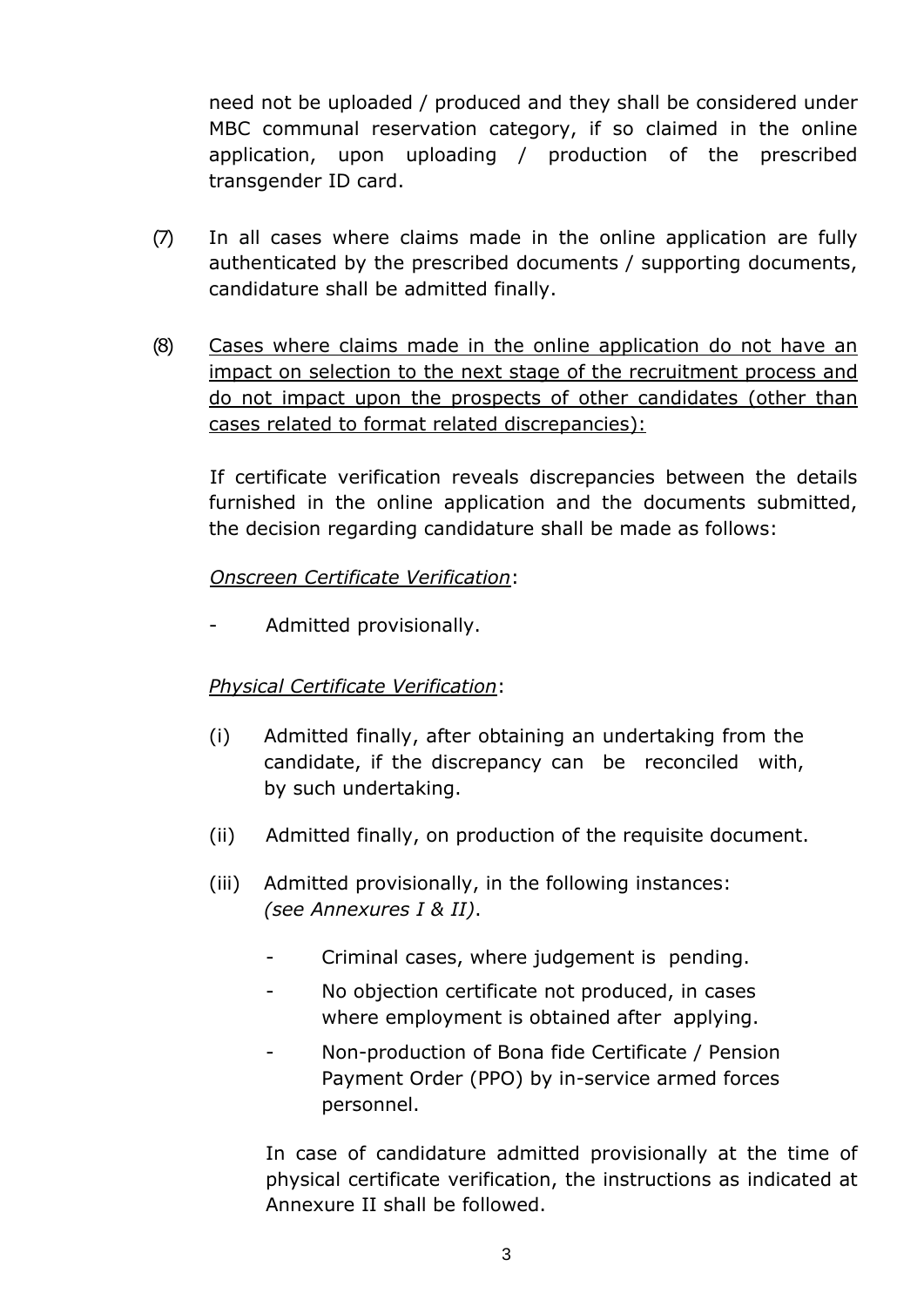(9) Cases where claims made in the online application have an impact on selection to the next stage of the recruitment process and impact upon the prospects of other candidates:

When certificate verification reveals discrepancies between the details furnished in the online application and the documents submitted, then candidature shall be rejected at the stage of onscreen certificate verification itself.

- (10) Cases where certificates (only in respect of disability / medium of instruction / community / no objection certificate) in support of claims made in the online application are not in the proper format:
	- (a) If the certificate furnished is lacking in one or more key components, as defined in the recruitment specific guidelines, i.e., contains information contradictory to the claim as stated in the application or lacks information required to validate the claim or the signature of the issuing authority is missing, etc., then candidature shall be rejected at the stage of onscreen certificate verification itself.
	- (b) If the certificate furnished includes all key components, as defined in the recruitment specific guidelines but is lacking in one or more peripheral components, the decision regarding candidature shall be made as follows:

#### *Onscreen Certificate Verification*:

Admitted finally, subject to production of the certificate in the proper format at the time of physical certificate verification.

#### *Physical Certificate Verification*:

- (i) Admitted finally, on production of the certificate in the proper format.
- (ii) Admitted provisionally, if the certificate in proper format is not produced *(see Annexures I & II)*.
- (11) In respect of claims made by candidates to belong to communal reservation categories or categories like Ex-Servicemen, Persons with Benchmark Disability, Transgender, Transgender-Male, Transgender-Female, Women, Destitute Widow and Person Studied in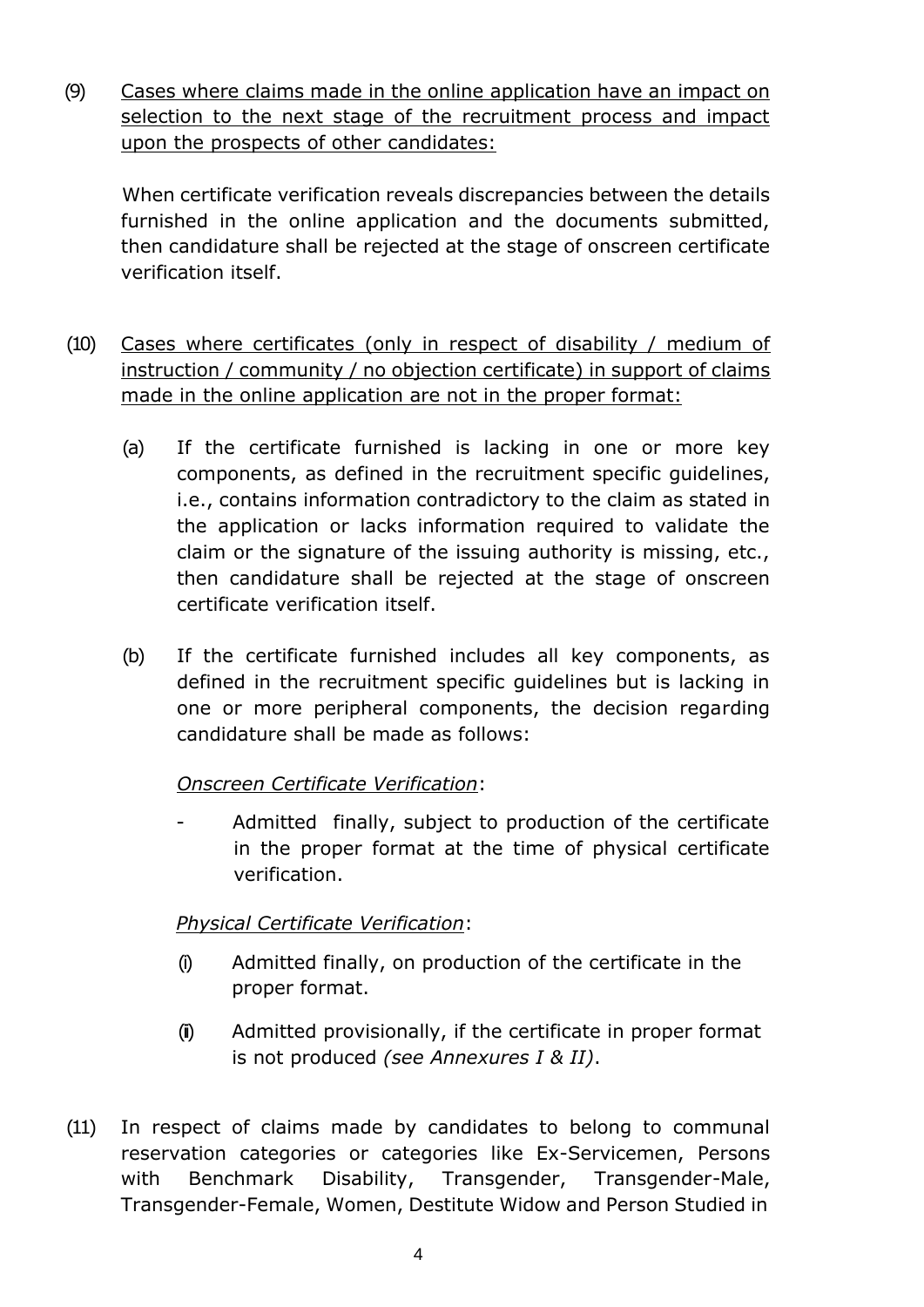Tamil Medium, the category claim as made in the online application shall be frozen upon submission of the online application by the candidate.

- (12) No subsequent category claim made by the candidate in any form or manner – through uploading / production of documents – shall be entertained. The category in which the candidate has been classified as per claims made in the online application shall not be altered at any subsequent stage of the recruitment process. The staff undertaking physical certificate verification and onscreen certificate verification shall be specifically instructed in this regard.
- (13) Documents uploaded, including letters and undertakings shall be considered only if they relate to claims already made in the online application.
- (14) Wherever eligibility criteria like technical qualification, practical experience, etc., are sought for in a **single online application**, for recruitment to **multiple posts\*** and specific eligibility criteria are relevant to specific posts only, failure on the part of the candidate to upload / produce documents in support of the specific eligibility criteria or uploading / production of documents that do not support the specific eligibility criteria, shall lead to rejection of candidature for selection to those specific posts only. However, this discrepancy shall not render the candidate ineligible to be considered for selection to:
	- (a) other posts which do not require such specific eligibility criteria (technical qualification, practical experience, etc.)

#### **or**

(b) other posts which requires technical qualification, practical experience, etc., for which the candidate is able to substantiate his claim by uploading /producing the appropriate documents.

**<sup>\*</sup>** *The Under Secretary (APD) shall incorporate specific eligibility criteria related to 'posts and their technical qualification / practical experience requirements' in the Recruitment-specific Guidelines*.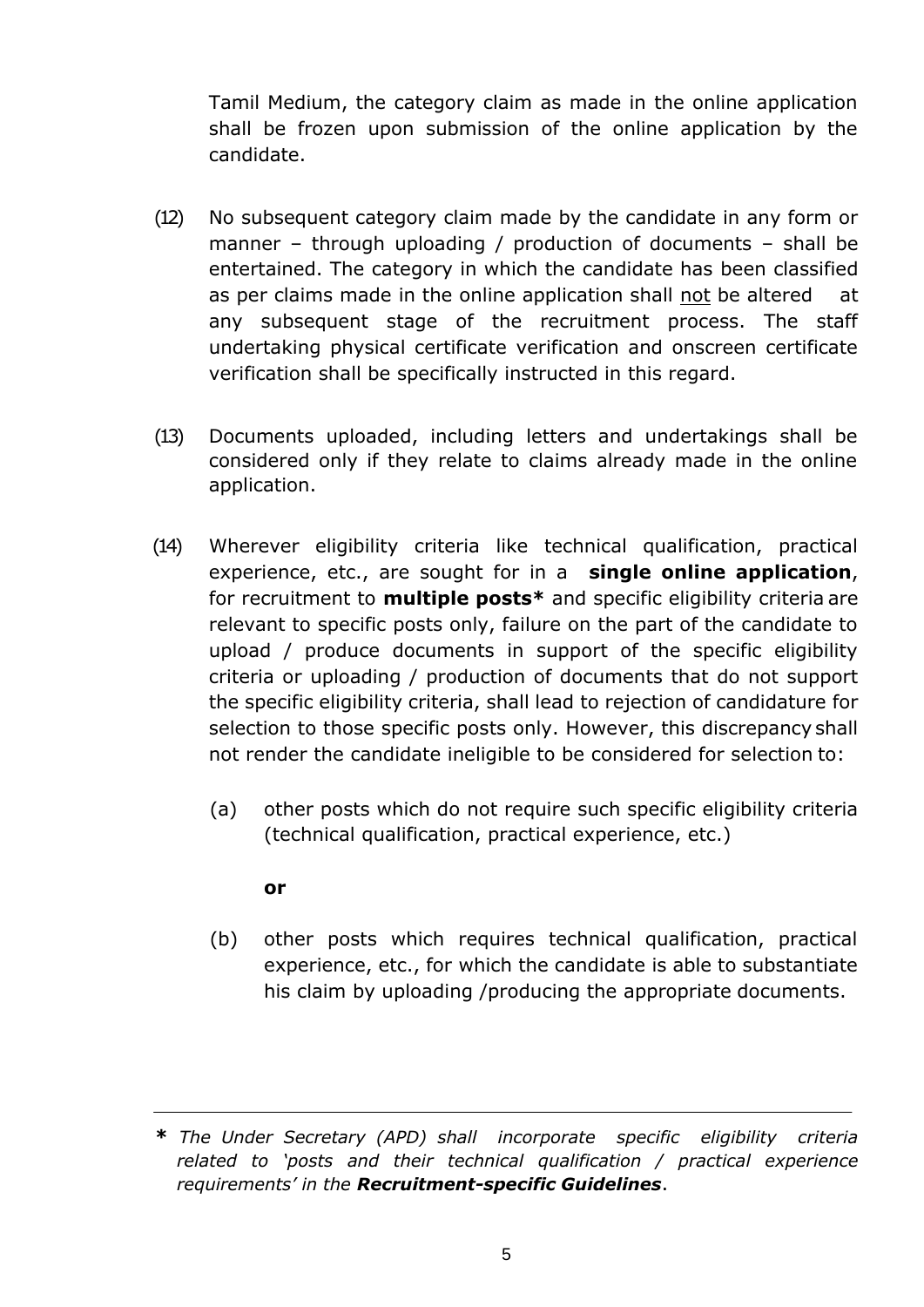- (15) Whenever certificates related to practical experience are to be verified, the following procedure shall be adopted:
	- (a) The certificates related to practical experience shall not be verified by the Commission's office.
	- (b) Once practical experience certificates are uploaded by candidates for onscreen certificate verification, the same shall be shared with the concerned Head of Department, for verification purposes and the web-based report obtained thereon, shall be utilized for generation of Rejection / Final Admission / Provisional Admission List to be prepared at the end of onscreen certificate verification.
- (16) A duplicate or certified copy of any document issued by the competent authority shall be accepted.
- (17) Corrections made in any original document shall be attested by the issuing authority concerned or a fresh certificate shall be produced instead.
- (18) Documents uploaded at the time of onscreen certificate verification / produced at the time of physical certificate verification shall be in Tamil or English or both. Uploading / production of documents issued in languages other than Tamil or English shall result in the rejection of candidature.

... Annexures I to III **K. NANTHAKUMAR, I.A.S. Secretary**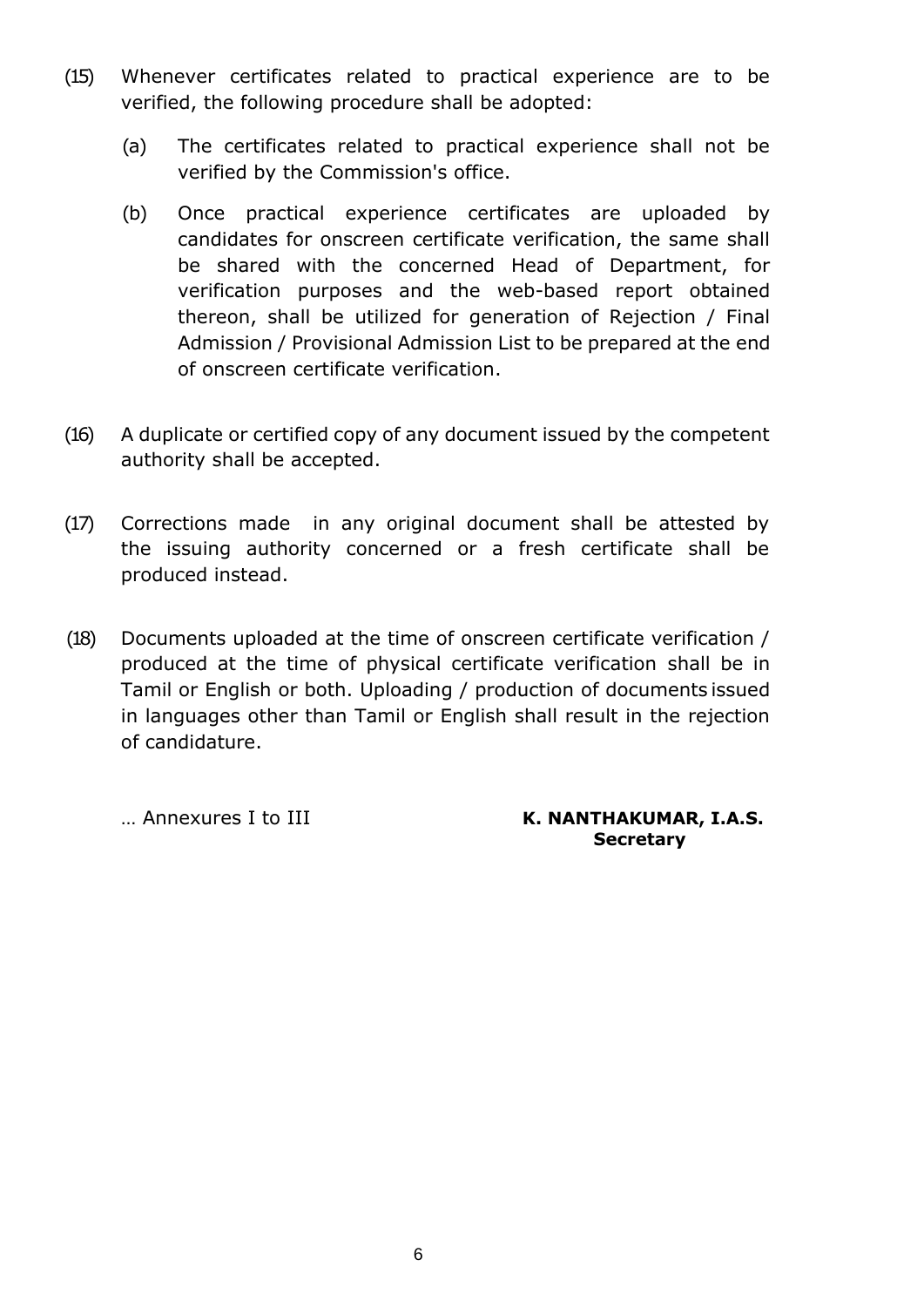#### **ANNEXURE I**

In instances where candidature is admitted provisionally at the time of physical certificate verification, the following checks shall be done:

| SI.<br>No.   | <b>Instances</b>                                           | Criteria to be checked at the time of physical certificate verification. Indication of the<br>status of the candidature as provisional admission, shall be accompanied by a specific<br>note, stating which document is pending or which aspect of the format of the document<br>is inappropriate / inadequate                                                                                                                                                                                                                                                                                                                                                                                                                                                                                                                                                                                                                                                                                                                                                                                                                                                                                                                                                                                                                                                                                                                                                                                                                                                                                                                                                                |
|--------------|------------------------------------------------------------|-------------------------------------------------------------------------------------------------------------------------------------------------------------------------------------------------------------------------------------------------------------------------------------------------------------------------------------------------------------------------------------------------------------------------------------------------------------------------------------------------------------------------------------------------------------------------------------------------------------------------------------------------------------------------------------------------------------------------------------------------------------------------------------------------------------------------------------------------------------------------------------------------------------------------------------------------------------------------------------------------------------------------------------------------------------------------------------------------------------------------------------------------------------------------------------------------------------------------------------------------------------------------------------------------------------------------------------------------------------------------------------------------------------------------------------------------------------------------------------------------------------------------------------------------------------------------------------------------------------------------------------------------------------------------------|
| $\mathbf{1}$ | Certificate<br>produced but<br>not in the proper<br>format | If the prescribed format* requires the issuing authority to certify "A", "B", "C", "D" aspects<br>(i)<br>but the certificate conveys:<br>(a) Contradictory meaning $(A'B'C'D'$ OR $A', B', C, D$ - partly contradictory)<br>(b) Incomplete meaning (A,B only)<br>(c) Same meaning $(A,B,C,D)$<br>(d) Irrelevant meaning (E,F,G,H)<br>Whether issued by the appropriate authority<br>(ii)<br>(iii)<br>Reference number / details given by issuing authority<br>Validity period of the certificate<br>(iv)<br>(v)<br>Signature and seal of issuing authority<br>*In this regard, all the available formats of documents required to be produced at the time of certificate<br>verification shall be studied by the Application Processing Department (APD). Under Secretary (APD)<br>shall identify all the key components of the 'body part' of these formats. Under Secretary (APD) shall list<br>out these components explicitly and avoid using the above abstract notations (A,B,C,D). The above<br>abstract notations are for explanatory purposes only and shall not serve any purpose beyond that.<br>The listing of the key components shall be a part of the recruitment specific guidelines and the onscreen<br>certificate verification module. A specification shall be made to the effect that absence of one or more of<br>the key components shall result in rejection of candidature while absence of one or more peripheral<br>components (in the presence of all key components) shall result in conditional final admission at the time<br>of onscreen certificate verification and provisional admission at the time of physical certificate verification. |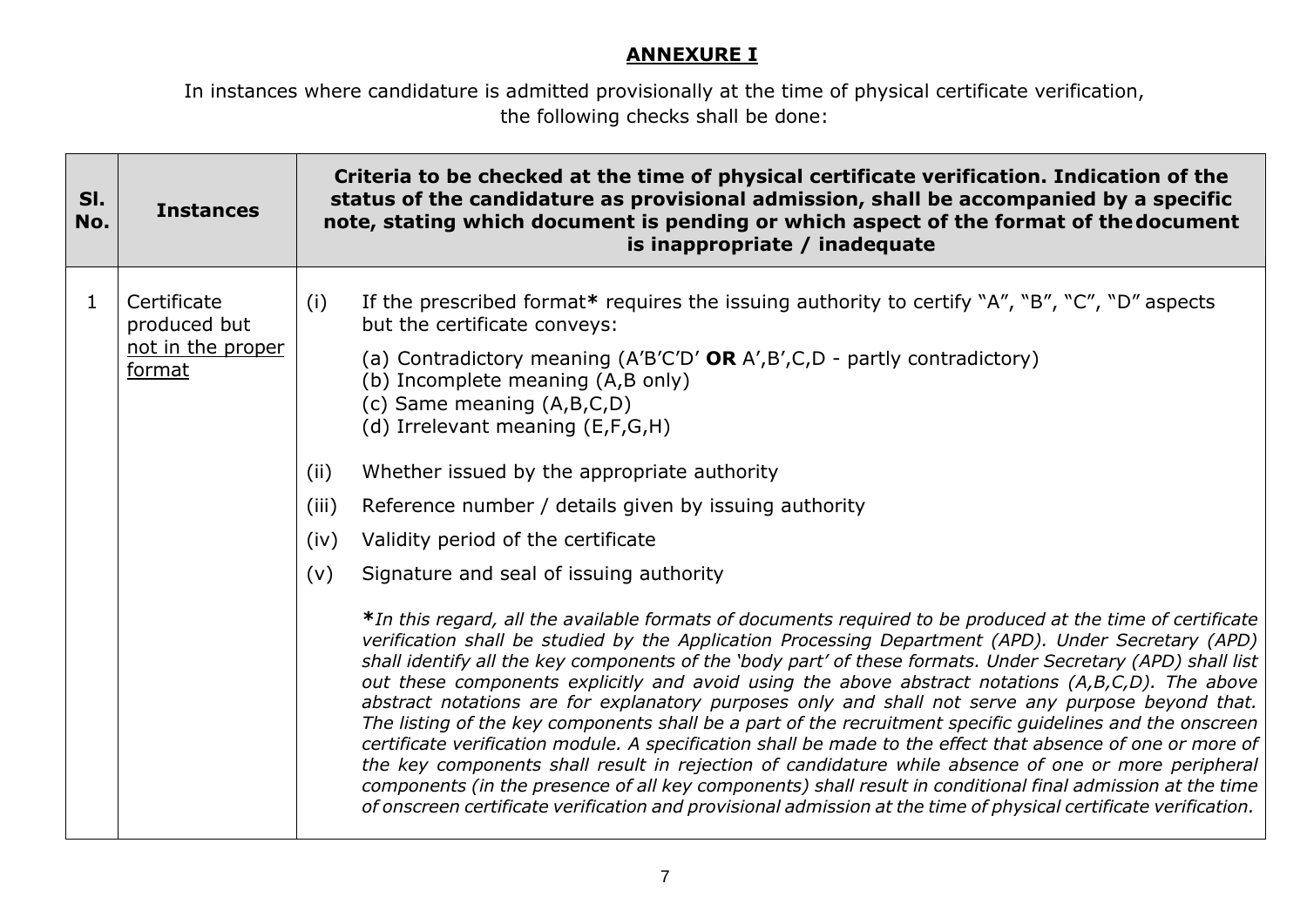| $\overline{2}$ | Criminal cases<br>where<br>judgement is<br>pending                                                                                                                                                | (i)<br>(ii) | FIR copy<br>Copy of list of cases pending via eCourt facility.                                                                                                                                                                                                                                                                                                           |
|----------------|---------------------------------------------------------------------------------------------------------------------------------------------------------------------------------------------------|-------------|--------------------------------------------------------------------------------------------------------------------------------------------------------------------------------------------------------------------------------------------------------------------------------------------------------------------------------------------------------------------------|
| 3              | NOC not<br>produced in<br>cases where<br>employment is<br>obtained after<br>applying                                                                                                              | (i)         | Date of issue of appointment order                                                                                                                                                                                                                                                                                                                                       |
| $\overline{4}$ | Non-production<br>of Bona fide<br>Certificate / PPO<br>by in-service<br>defence<br>personnel, where<br>physical<br>certificate<br>verification is<br>scheduled before<br>the date of<br>discharge | (i)         | Probable date of discharge shall be within one year from the last date for receipt of<br>applications, in case of in-service defence personnel. The application shall be admitted<br>provisionally, only if the certificate issued by the Commanding Officer, specifically indicates<br>the date of discharge to be after the date of physical certificate verification. |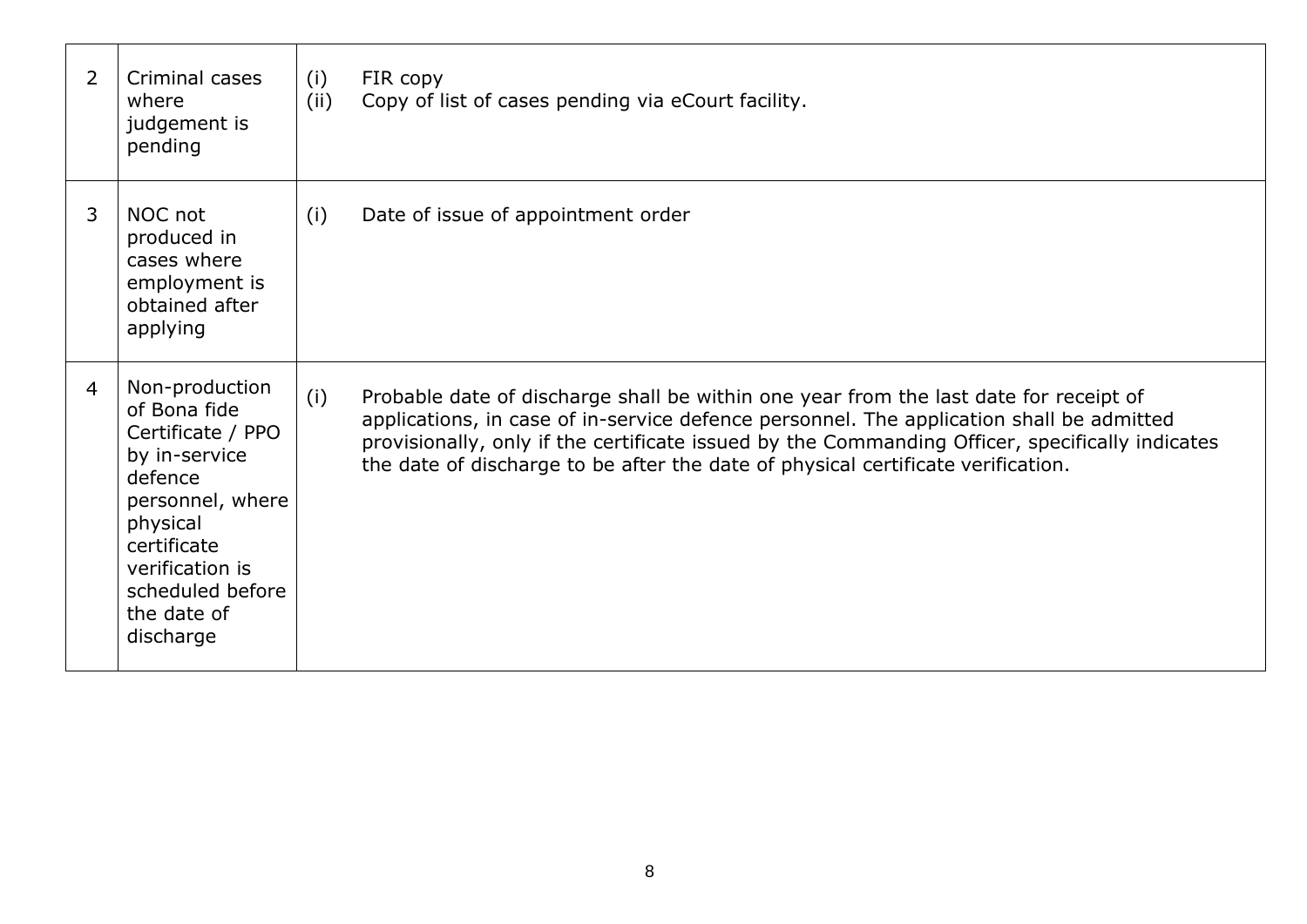## **ANNEXURE II**

| SI.<br>No.   | <b>Document to</b><br>be Produced                               | <b>Waiting Time</b>                                                                                                                                                                                                                                                                 |
|--------------|-----------------------------------------------------------------|-------------------------------------------------------------------------------------------------------------------------------------------------------------------------------------------------------------------------------------------------------------------------------------|
| $\mathbf{1}$ | Community<br>Certificate -<br>in proper format                  | At the maximum, three memoranda, each specifying a time limit of 15 days - from the date of issue<br>- within which the document shall be produced, shall be sent to the candidates.<br>The memoranda shall be issued as follows:                                                   |
|              | <b>OR</b><br>Certificate of<br>Disability -<br>in proper format | The first memorandum shall be issued to the candidate during physical certificate verification seeking                                                                                                                                                                              |
|              |                                                                 | production of the document in proper format. An undertaking shall also be obtained from the<br>candidate expressing commitment to furnish the required document within 15 days.                                                                                                     |
|              | <b>OR</b>                                                       | The second memorandum shall be auto-generated and issued to the candidate on the<br>16 <sup>th</sup> day, by email along with an intimation by sms. In case the candidate produces the document,                                                                                    |
|              | Persons Studied<br>in Tamil Medium<br>Certificate -             | PSD/OTD shall make an entry regarding receipt of the document in the App.<br>If no such entry is made in the App by the $30th$ day, the Section Officer of the OTD/PSD section                                                                                                      |
|              | in proper format<br><b>OR</b>                                   | concerned shall be alerted through an auto-generated sms on the 31st day.<br>The third memorandum shall also be auto-generated on the 31 <sup>st</sup> day and sent to the candidate                                                                                                |
|              | No Objection<br>Certificate -                                   | immediately by registered post with acknowledgement due.                                                                                                                                                                                                                            |
|              | in proper format<br><b>OR</b>                                   | Upon production of the document within the next 15 days, in the prescribed format, candidature may<br>be admitted finally.                                                                                                                                                          |
|              | No Objection<br>Certificate -<br>where                          | In cases where the document is not produced within the time limit specified in the third<br>memorandum, the Section Officer of the OTD/PSD section concerned shall be alerted through an<br>auto-generated sms and a query regarding rejection of candidature shall also be raised. |
|              | employment is<br>obtained after<br>applying                     | Failure to furnish the documents even after the maximum time limit permitted, shall result in the<br>rejection of candidature. No extension of time beyond 45 days shall be given to the candidates for<br>any reason whatsoever.                                                   |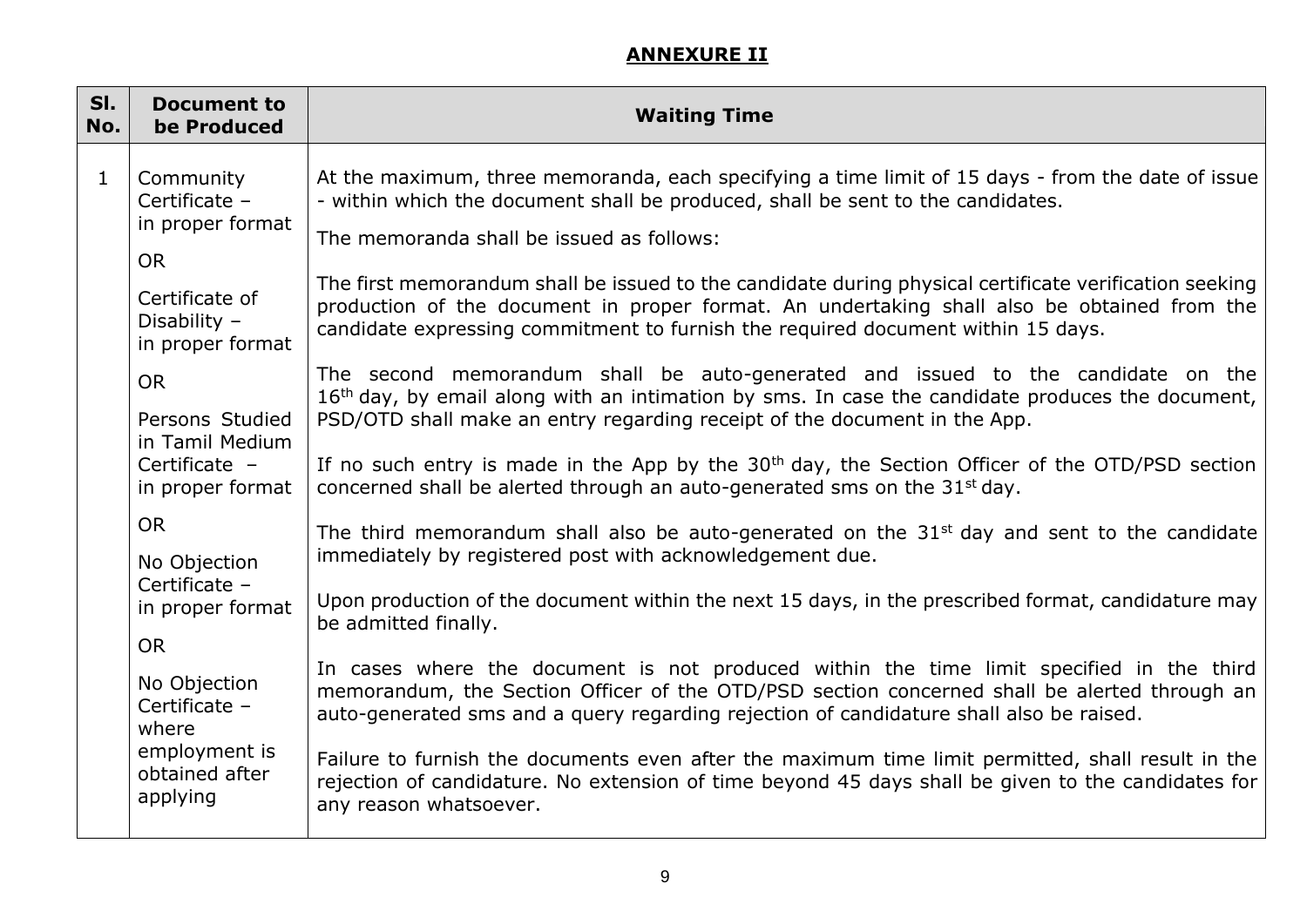| Court Orders in<br>respect of<br>pending criminal<br>cases                  | Final orders of the Court shall be awaited. A decision regarding candidature shall be made subsequent<br>to the Commission's decision regarding the nature of the offence.                                                                                                                                                                                                                                                                                                                                                                                                                                                          |
|-----------------------------------------------------------------------------|-------------------------------------------------------------------------------------------------------------------------------------------------------------------------------------------------------------------------------------------------------------------------------------------------------------------------------------------------------------------------------------------------------------------------------------------------------------------------------------------------------------------------------------------------------------------------------------------------------------------------------------|
| <b>Bonafide</b><br>Certificate / PPO<br>- to be produced<br>after discharge | At the maximum, three memoranda shall be sent to the candidates, each specifying a time limit of<br>15 days - from the date of issue - within which the document shall be produced.<br>The first and second memoranda shall be auto generated consecutively, at an interval of 15 days,<br>starting from the date on which the candidate is discharged from the armed forces.<br>In case the candidate produces the document, PSD/OTD shall make an entry regarding receipt of the<br>document in the App.<br>If no such entry is made in the App by the $30th$ day, the procedures as indicated at (1) above shall<br>be followed. |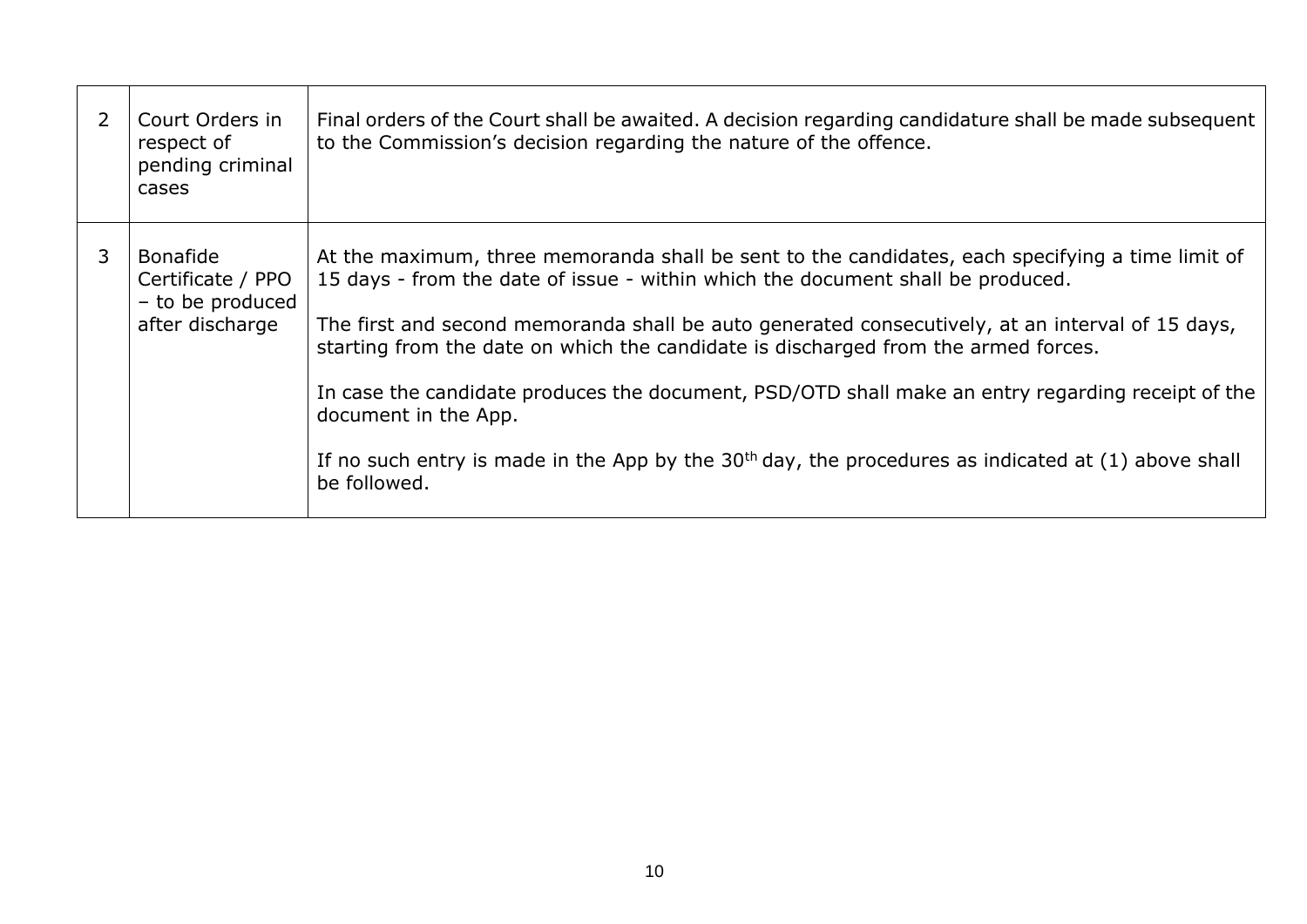|            |                                              |                                        | <b>Issues arising against</b>                        |                                                                                                                                       |                                                                  | <b>Decision to be taken</b>              |                                                                                                                               |                                          | <b>Action to be taken</b>                   |                                                                                       |                        |                      |                        |           |                                             |
|------------|----------------------------------------------|----------------------------------------|------------------------------------------------------|---------------------------------------------------------------------------------------------------------------------------------------|------------------------------------------------------------------|------------------------------------------|-------------------------------------------------------------------------------------------------------------------------------|------------------------------------------|---------------------------------------------|---------------------------------------------------------------------------------------|------------------------|----------------------|------------------------|-----------|---------------------------------------------|
| SI.<br>No. | <b>Details</b><br>requested in<br>the Online | <b>Main Document</b><br>to be Verified | the Information<br>furnished by candidates<br>in the | <b>Supporting Document to be produced</b><br>/ Action to be taken<br>at the time of Onscreen CV                                       | At the Time of Onscreen<br><b>Certificate Verification (OCV)</b> |                                          | At the Time of Physical<br><b>Certificate Verification (PCV)</b>                                                              |                                          | subsequent to the<br>stage marked           |                                                                                       |                        |                      |                        |           |                                             |
|            | <b>Application</b>                           |                                        | <b>Online Application</b>                            |                                                                                                                                       | <b>Documents</b><br><b>Furnished</b>                             | <b>Documents NOT</b><br><b>Furnished</b> | <b>Documents</b><br><b>Furnished</b>                                                                                          | <b>Documents NOT</b><br><b>Furnished</b> | with @                                      |                                                                                       |                        |                      |                        |           |                                             |
|            |                                              |                                        | No Issues                                            | None                                                                                                                                  | <b>Final Admission</b>                                           | <b>NA</b>                                | <b>Final Admission</b>                                                                                                        | <b>NA</b>                                | <b>NA</b>                                   |                                                                                       |                        |                      |                        |           |                                             |
|            |                                              |                                        | Spelling                                             | Undertaking<br>at the stage of Onscreen CV OR<br>at least at the stage of Physical CV                                                 | <b>Final Admission</b>                                           | Final<br>Admission @                     | <b>Final Admission</b>                                                                                                        | <b>NA</b>                                | Undertaking to be<br>obtained by<br>PSD/OTD |                                                                                       |                        |                      |                        |           |                                             |
|            |                                              | All Certificates                       |                                                      |                                                                                                                                       |                                                                  |                                          |                                                                                                                               |                                          | Initials                                    | Undertaking<br>at the stage of Onscreen CV OR<br>at least at the stage of Physical CV | <b>Final Admission</b> | Final<br>Admission @ | <b>Final Admission</b> | <b>NA</b> | Undertaking to be<br>obtained by<br>PSD/OTD |
| (a)        | Name of the<br><b>Candidate</b>              |                                        |                                                      |                                                                                                                                       |                                                                  |                                          |                                                                                                                               |                                          |                                             |                                                                                       |                        |                      |                        |           | Spacing                                     |
|            |                                              |                                        | Name change                                          | Notification in Government Gazette at the<br>stage of Onscreen CV itself                                                              | Final Admission                                                  | <b>REJECTION</b>                         | <b>Final Admission</b>                                                                                                        | <b>REJECTION</b>                         | <b>NA</b>                                   |                                                                                       |                        |                      |                        |           |                                             |
|            |                                              |                                        |                                                      |                                                                                                                                       |                                                                  | Alias                                    | Notification in Government Gazette /<br>Court Order<br>at the stage of Onscreen CV OR<br>at least at the stage of Physical CV | Final Admission                          | Provisional                                 | <b>Final Admission</b>                                                                | <b>REJECTION</b>       | <b>NA</b>            |                        |           |                                             |
|            |                                              |                                        | Corrections in Original<br>Document                  | Attestation by the issuing authority / Fresh<br>Certificate<br>at the stage of Onscreen CV OR<br>at least at the stage of Physical CV | <b>Final Admission</b>                                           | Provisional                              | <b>Final Admission</b>                                                                                                        | <b>REJECTION</b>                         | <b>NA</b>                                   |                                                                                       |                        |                      |                        |           |                                             |

## **ANNEXURE III**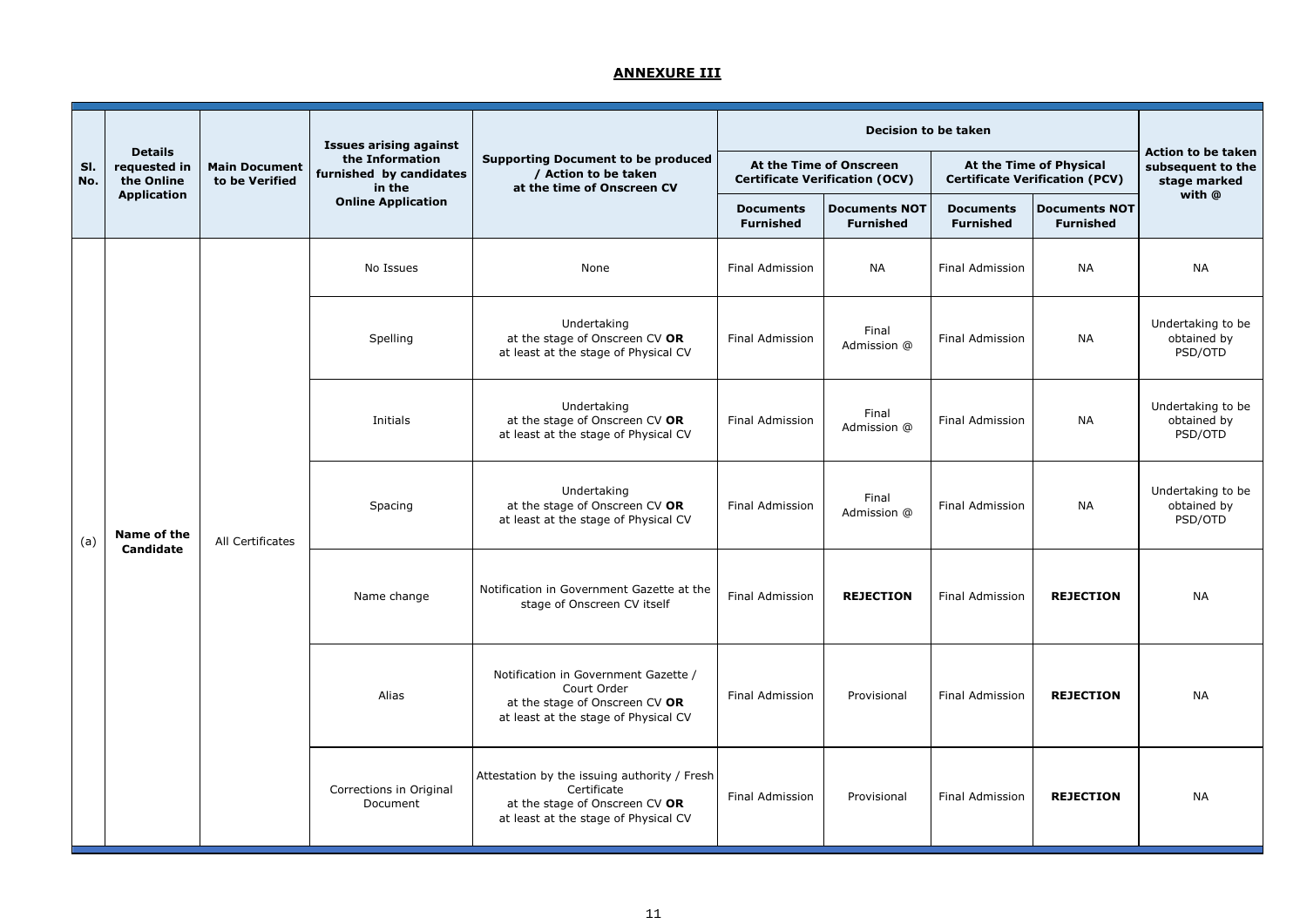|            | <b>Details</b>                                                       |                                                                                       | <b>Issues arising against</b>                                                                                        | <b>Supporting Document to be produced</b><br>/ Action to be taken<br>at the time of Onscreen CV                            |                                                                                      |                                                                  | Action to be taken                                               |                                          |                                   |                                                                                                                                                          |                     |                  |    |     |
|------------|----------------------------------------------------------------------|---------------------------------------------------------------------------------------|----------------------------------------------------------------------------------------------------------------------|----------------------------------------------------------------------------------------------------------------------------|--------------------------------------------------------------------------------------|------------------------------------------------------------------|------------------------------------------------------------------|------------------------------------------|-----------------------------------|----------------------------------------------------------------------------------------------------------------------------------------------------------|---------------------|------------------|----|-----|
| SI.<br>No. | requested in<br>the Online                                           | <b>Main Document</b><br>to be Verified                                                | the Information<br>furnished by candidates<br>in the                                                                 |                                                                                                                            |                                                                                      | At the Time of Onscreen<br><b>Certificate Verification (OCV)</b> | At the Time of Physical<br><b>Certificate Verification (PCV)</b> |                                          | subsequent to the<br>stage marked |                                                                                                                                                          |                     |                  |    |     |
|            | <b>Application</b>                                                   |                                                                                       | <b>Online Application</b>                                                                                            |                                                                                                                            | <b>Documents</b><br><b>Furnished</b>                                                 | <b>Documents NOT</b><br><b>Furnished</b>                         | <b>Documents</b><br><b>Furnished</b>                             | <b>Documents NOT</b><br><b>Furnished</b> | with @                            |                                                                                                                                                          |                     |                  |    |     |
|            | Gender                                                               | Transfer<br>Certificate /<br>Community<br>Certificate                                 | No Issues                                                                                                            | None                                                                                                                       | Final Admission                                                                      | <b>REJECTION</b>                                                 | <b>Final Admission</b>                                           | <b>REJECTION</b>                         | <b>NA</b>                         |                                                                                                                                                          |                     |                  |    |     |
| (b)        | Male / Female                                                        |                                                                                       | <b>Wrong Claim</b>                                                                                                   | Cannot be justified                                                                                                        | <b>REJECTION</b>                                                                     | <b>NA</b>                                                        | <b>NA</b>                                                        | <b>NA</b>                                | <b>NA</b>                         |                                                                                                                                                          |                     |                  |    |     |
|            |                                                                      | Transgender<br>ID Card<br>issued by the<br>Tamil Nadu<br>Transgender<br>Welfare Board | No Issues                                                                                                            | None                                                                                                                       | <b>Final Admission</b>                                                               | <b>REJECTION</b>                                                 | <b>Final Admission</b>                                           | <b>REJECTION</b>                         | <b>NA</b>                         |                                                                                                                                                          |                     |                  |    |     |
|            | <b>Transgender</b><br>(in respect of<br><b>Gender claim</b><br>only) |                                                                                       |                                                                                                                      |                                                                                                                            |                                                                                      | ID Card obtained outside<br><b>Tamil Nadu</b>                    | <b>NA</b>                                                        | <b>REJECTION</b>                         | <b>NA</b>                         | <b>NA</b>                                                                                                                                                | <b>NA</b>           | <b>NA</b>        |    |     |
| (c)        |                                                                      |                                                                                       |                                                                                                                      |                                                                                                                            |                                                                                      |                                                                  |                                                                  |                                          |                                   | Claimed to be Transgender-<br>Female but not specified as<br>Female in the ID Card, i.e.,<br>specified as simply<br>Transgender or<br>Transgender - Male | Cannot be justified | <b>REJECTION</b> | NA | NA. |
|            |                                                                      |                                                                                       |                                                                                                                      | Claimed to be<br>Transgender - Male,<br>but specified simply<br>as Transgender /<br>Transgender - Female<br>in the ID Card | The claim does not affect the selection<br>process. The original claim in the online | Final Admission                                                  | <b>NA</b>                                                        | <b>Final Admission</b>                   | <b>NA</b>                         | <b>NA</b>                                                                                                                                                |                     |                  |    |     |
|            |                                                                      |                                                                                       | Claimed to be simply<br>Transgender but specified<br>as Transgender - Male/<br>Transgender- Female<br>in the ID Card | application alone shall be considered.<br>Category not to be changed (as<br>subsequent claim cannot be entertained).       | Final Admission                                                                      | <b>NA</b>                                                        | Final Admission                                                  | <b>NA</b>                                | <b>NA</b>                         |                                                                                                                                                          |                     |                  |    |     |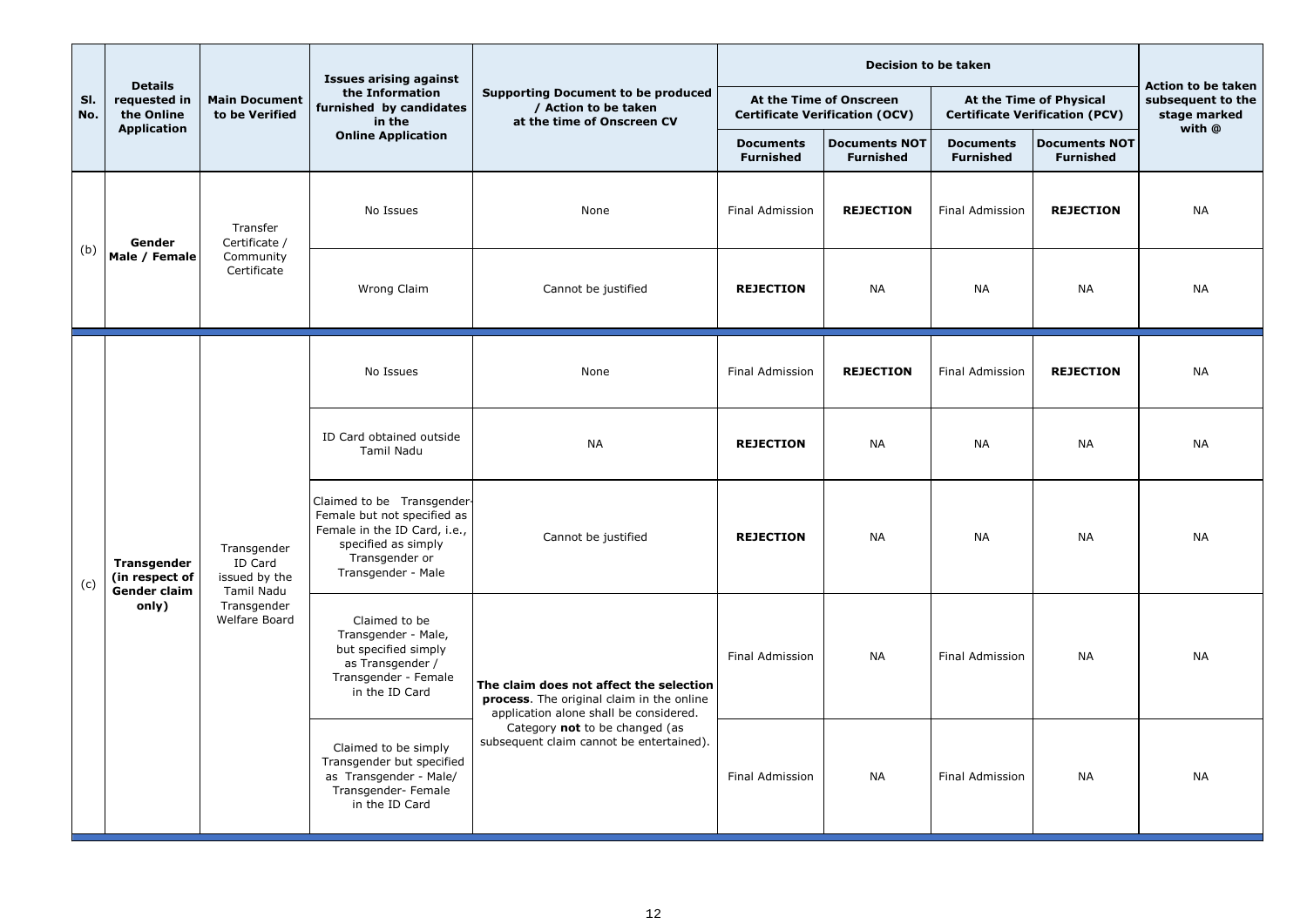|            |                                              |                                                                         | <b>Issues arising against</b>                                                                                 |                                                                                                                                                      |                                      | <b>Decision to be taken</b>                                      |                                                                  |                                                                |                                             |
|------------|----------------------------------------------|-------------------------------------------------------------------------|---------------------------------------------------------------------------------------------------------------|------------------------------------------------------------------------------------------------------------------------------------------------------|--------------------------------------|------------------------------------------------------------------|------------------------------------------------------------------|----------------------------------------------------------------|---------------------------------------------|
| SI.<br>No. | <b>Details</b><br>requested in<br>the Online | <b>Main Document</b><br>to be Verified                                  | the Information<br>furnished by candidates<br>in the                                                          | <b>Supporting Document to be produced</b><br>/ Action to be taken<br>at the time of Onscreen CV                                                      |                                      | At the Time of Onscreen<br><b>Certificate Verification (OCV)</b> | At the Time of Physical<br><b>Certificate Verification (PCV)</b> | <b>Action to be taken</b><br>subsequent to the<br>stage marked |                                             |
|            | <b>Application</b>                           |                                                                         | <b>Online Application</b>                                                                                     |                                                                                                                                                      | <b>Documents</b><br><b>Furnished</b> | <b>Documents NOT</b><br><b>Furnished</b>                         | <b>Documents</b><br><b>Furnished</b>                             | <b>Documents NOT</b><br><b>Furnished</b>                       | with @                                      |
|            |                                              | SSLC / HSC for all<br>candidates from<br>Tamil Nadu,<br>except for OSLC | No Issues                                                                                                     | None                                                                                                                                                 | <b>Final Admission</b>               | <b>REJECTION</b>                                                 | <b>Final Admission</b>                                           | <b>REJECTION</b>                                               | <b>NA</b>                                   |
|            |                                              | candidates, who<br>shall submit<br>Transfer<br>Certificate              | Wrong claim                                                                                                   | Cannot be justified                                                                                                                                  | <b>REJECTION</b>                     | <b>NA</b>                                                        | <b>NA</b>                                                        | <b>NA</b>                                                      | <b>NA</b>                                   |
| (d)        | <b>Date of Birth</b>                         | For candidates<br>from boards<br>outside<br>Tamil Nadu:<br>SSLC/HSC     | No Issues                                                                                                     | None                                                                                                                                                 | <b>Final Admission</b>               | <b>REJECTION</b>                                                 | <b>Final Admission</b>                                           | <b>REJECTION</b>                                               | <b>NA</b>                                   |
|            |                                              |                                                                         | Date of Birth not mentioned<br>in SSLC/HSC but some<br>other document with Date<br>of Birth uploaded/produced | Birth Certificate / Transfer Certificate /<br>Degree Mark Sheets, etc.<br>with date of birth shall be uploaded<br>at the time of Onscreen CV itself. | <b>Final Admission</b>               | <b>REJECTION</b>                                                 | <b>Final Admission</b>                                           | <b>REJECTION</b>                                               | <b>NA</b>                                   |
|            |                                              |                                                                         | Wrong claim                                                                                                   | Cannot be justified                                                                                                                                  | <b>REJECTION</b>                     | <b>NA</b>                                                        | <b>NA</b>                                                        | <b>NA</b>                                                      | <b>NA</b>                                   |
|            |                                              | Community<br>Certificate /<br>Transfer<br>Certificate                   | No Issues                                                                                                     | None                                                                                                                                                 | <b>Final Admission</b>               | <b>REJECTION</b>                                                 | <b>Final Admission</b>                                           | <b>REJECTION</b>                                               | <b>NA</b>                                   |
| (e)        | Father's /<br>Mother's<br><b>Name</b>        |                                                                         | Spelling                                                                                                      | Undertaking<br>at the stage of Onscreen CV OR<br>at least at the stage of Physical CV                                                                | <b>Final Admission</b>               | Final<br>Admission @                                             | <b>Final Admission</b>                                           | <b>NA</b>                                                      | Undertaking to be<br>obtained by<br>PSD/OTD |
|            |                                              |                                                                         | <b>Totally Different from</b><br>that in the Certificate                                                      | Notification in Government Gazette<br>at the stage of Onscreen CV itself                                                                             | <b>Final Admission</b>               | <b>REJECTION</b>                                                 | <b>Final Admission</b>                                           | <b>REJECTION</b>                                               | <b>NA</b>                                   |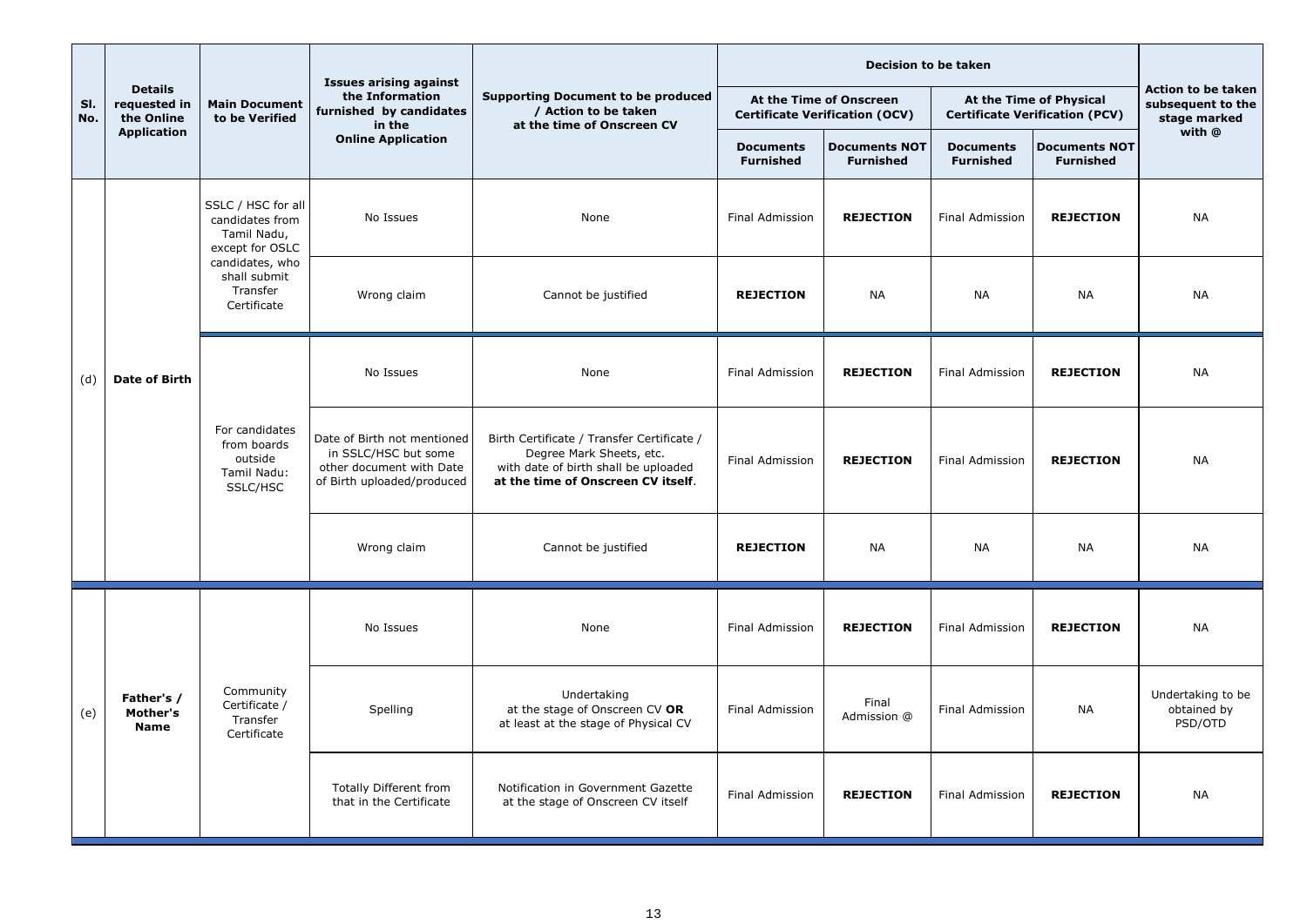|            |                                                                                           |                                                                                    |                                                                                       | <b>Supporting Document to be produced</b><br>/ Action to be taken                                                                                  |                                                                  | <b>Decision to be taken</b>              |                                                                  |                                          |                                                         |                        |                  |           |
|------------|-------------------------------------------------------------------------------------------|------------------------------------------------------------------------------------|---------------------------------------------------------------------------------------|----------------------------------------------------------------------------------------------------------------------------------------------------|------------------------------------------------------------------|------------------------------------------|------------------------------------------------------------------|------------------------------------------|---------------------------------------------------------|------------------------|------------------|-----------|
| SI.<br>No. | <b>Details</b><br>requested in<br>the Online                                              | <b>Main Document</b><br>to be Verified                                             | <b>Issues arising against</b><br>the Information<br>furnished by candidates<br>in the |                                                                                                                                                    | At the Time of Onscreen<br><b>Certificate Verification (OCV)</b> |                                          | At the Time of Physical<br><b>Certificate Verification (PCV)</b> |                                          | Action to be taken<br>subsequent to the<br>stage marked |                        |                  |           |
|            | <b>Application</b>                                                                        |                                                                                    | <b>Online Application</b>                                                             | at the time of Onscreen CV                                                                                                                         | <b>Documents</b><br><b>Furnished</b>                             | <b>Documents NOT</b><br><b>Furnished</b> | <b>Documents</b><br><b>Furnished</b>                             | <b>Documents NOT</b><br><b>Furnished</b> | with @                                                  |                        |                  |           |
|            |                                                                                           |                                                                                    | No Issues                                                                             | None                                                                                                                                               | Final Admission                                                  | Shall be ignored                         | Final Admission                                                  | Shall be ignored                         | <b>NA</b>                                               |                        |                  |           |
| (f)        | Religion                                                                                  | Community<br>Certificate /<br>Transfer<br>Certificate,<br>if religion<br>mentioned | Mismatch                                                                              | Undertaking<br>at the stage of Onscreen CV OR<br>at least at the time of Physical CV,<br>if Communal Reservation Category (CRC)<br>does not change | Final Admission                                                  | Provisional @                            | <b>Final Admission</b>                                           | <b>NA</b>                                | Undertaking to be<br>obtained by<br>PSD/OTD             |                        |                  |           |
|            |                                                                                           |                                                                                    |                                                                                       | Cannot be justified, if CRC changes                                                                                                                | <b>REJECTION</b>                                                 | <b>NA</b>                                | <b>NA</b>                                                        | <b>NA</b>                                | <b>NA</b>                                               |                        |                  |           |
| (g)        | <b>Hindu Religion</b><br>in case of<br>Posts in the<br>HR&CE<br><b>Department</b><br>only | Community<br>Certificate /                                                         |                                                                                       | Certificate from                                                                                                                                   |                                                                  | No Issues                                | None                                                             | <b>Final Admission</b>                   | <b>REJECTION</b>                                        | <b>Final Admission</b> | <b>REJECTION</b> | <b>NA</b> |
|            |                                                                                           | Department                                                                         | Revenue                                                                               | Wrong Claim                                                                                                                                        | Cannot be justified                                              | <b>REJECTION</b>                         | <b>NA</b>                                                        | <b>NA</b>                                | <b>NA</b>                                               | <b>NA</b>              |                  |           |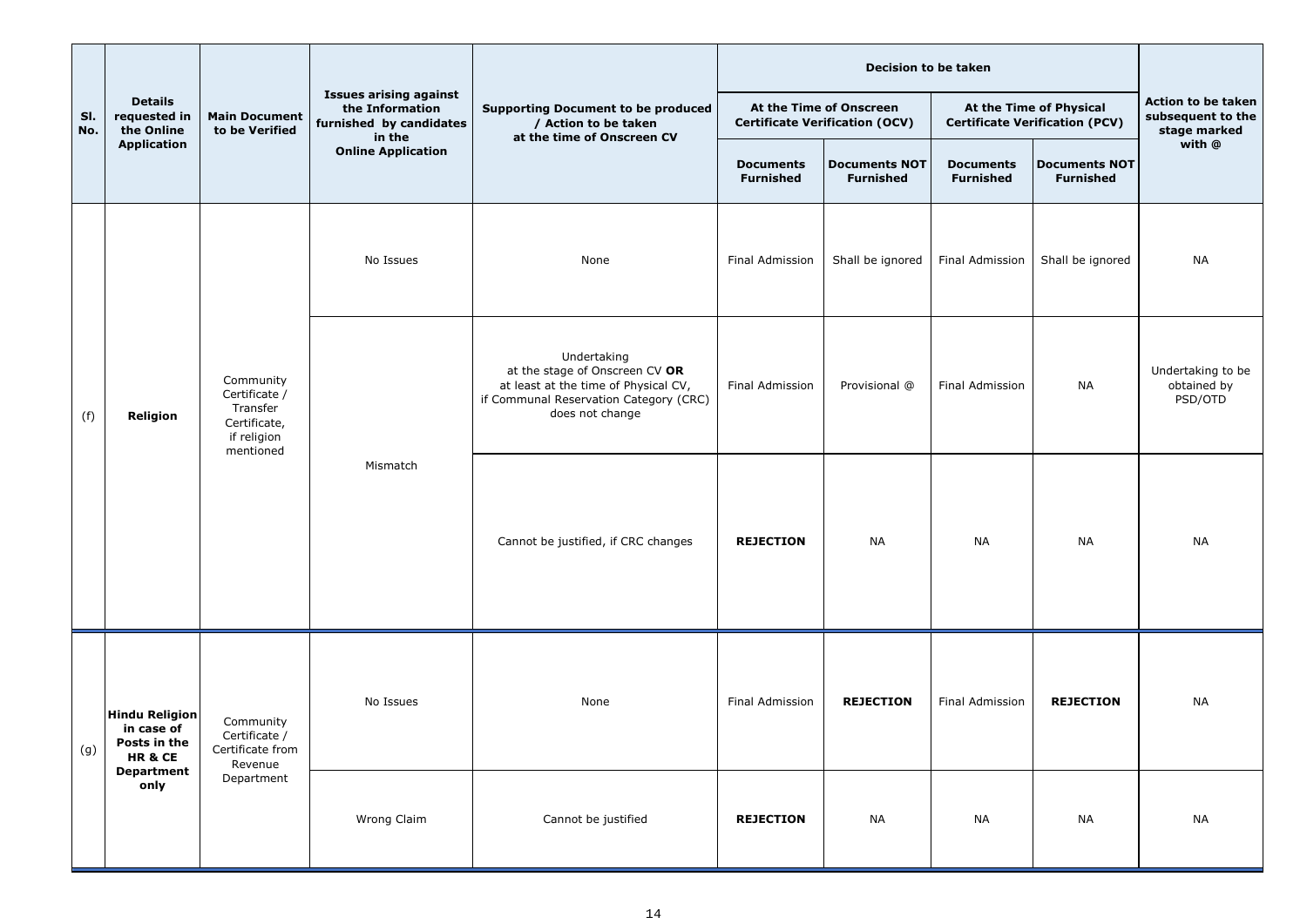|            |                                              |                                        | <b>Issues arising against</b>                                                                                                                                                                                                                                                                                                                 |                                                                                                                                                                                                                                                                                                 |                                                                                                      | <b>Decision to be taken</b>              |                                                                  |                                          |                                                                |
|------------|----------------------------------------------|----------------------------------------|-----------------------------------------------------------------------------------------------------------------------------------------------------------------------------------------------------------------------------------------------------------------------------------------------------------------------------------------------|-------------------------------------------------------------------------------------------------------------------------------------------------------------------------------------------------------------------------------------------------------------------------------------------------|------------------------------------------------------------------------------------------------------|------------------------------------------|------------------------------------------------------------------|------------------------------------------|----------------------------------------------------------------|
| SI.<br>No. | <b>Details</b><br>requested in<br>the Online | <b>Main Document</b><br>to be Verified | the Information<br>furnished by candidates<br>in the                                                                                                                                                                                                                                                                                          | <b>Supporting Document to be produced</b><br>/ Action to be taken<br>at the time of Onscreen CV                                                                                                                                                                                                 | At the Time of Onscreen<br><b>Certificate Verification (OCV)</b>                                     |                                          | At the Time of Physical<br><b>Certificate Verification (PCV)</b> |                                          | <b>Action to be taken</b><br>subsequent to the<br>stage marked |
|            | <b>Application</b>                           |                                        | <b>Online Application</b>                                                                                                                                                                                                                                                                                                                     |                                                                                                                                                                                                                                                                                                 | <b>Documents</b><br><b>Furnished</b>                                                                 | <b>Documents NOT</b><br><b>Furnished</b> | <b>Documents</b><br><b>Furnished</b>                             | <b>Documents NOT</b><br><b>Furnished</b> | with @                                                         |
|            |                                              |                                        | No Issues                                                                                                                                                                                                                                                                                                                                     | None                                                                                                                                                                                                                                                                                            | <b>Final Admission</b>                                                                               | <b>REJECTION</b>                         | <b>Final Admission</b>                                           | <b>REJECTION</b>                         | <b>NA</b>                                                      |
|            |                                              | Community<br>Certificate               | Not in the prescribed format<br>Includes all key<br>components; lacks one or<br>more peripheral<br>components                                                                                                                                                                                                                                 | Fresh Community Certificate<br>in the proper format<br>at least at the time of Physical CV.                                                                                                                                                                                                     | Final Admission,<br>subject to<br>production of<br>Community<br>Certificate in the<br>proper format. | <b>NA</b>                                | Provisional @                                                    | <b>NA</b>                                | Undertaking to be<br>obtained.                                 |
|            |                                              |                                        | Not in the prescribed format<br>Lacks one or more key<br>components                                                                                                                                                                                                                                                                           | Cannot be justified                                                                                                                                                                                                                                                                             | <b>REJECTION</b>                                                                                     | <b>NA</b>                                | <b>NA</b>                                                        | <b>NA</b>                                | <b>NA</b>                                                      |
| (h)        | <b>Community</b>                             |                                        | Transgender -<br>Claimed non-possession of<br>Community Certificate:<br>(i) Belongs to 'Others' *<br>or<br>(ii) Opts to be considered<br>as MBC *<br>Claimed possession of<br>Community Certificate:<br>Belongs to BC/BCM/DC but<br>opts to be considered as<br>MBC * - need not produce<br>Community Certificate in<br>support of MBC claim. | * Mandatory production of Transgender ID<br>Card issued by the Tamil Nadu<br>Transgender Welfare Board<br>With reference to the provisions of<br>GO (Ms) No. 90, Social Welfare and<br>Nutritious Meal Programme [SW8(2)]<br>Department, dated 22.12.2017                                       | <b>Final Admission</b>                                                                               | <b>REJECTION</b>                         | Final Admission                                                  | <b>REJECTION</b>                         | <b>NA</b>                                                      |
|            |                                              |                                        | Transgender -<br>Claimed possession of<br>Community Certificate:<br>(i) Belongs to<br>ST/SC/SCA**<br>(ii) Belongs to BC / BCM /<br>DC** and opts to be<br>considered as such                                                                                                                                                                  | ** Mandatory production of Transgender<br>ID Card issued by the<br>Tamil Nadu Transgender Welfare Board,<br>along with Community Certificate<br>With reference to the provisions of<br>GO (Ms) No. 90, Social Welfare and<br>Nutritious Meal Programme [SW8(2)]<br>Department, dated 22.12.2017 | Final Admission                                                                                      | <b>REJECTION</b>                         | <b>Final Admission</b>                                           | <b>REJECTION</b>                         | <b>NA</b>                                                      |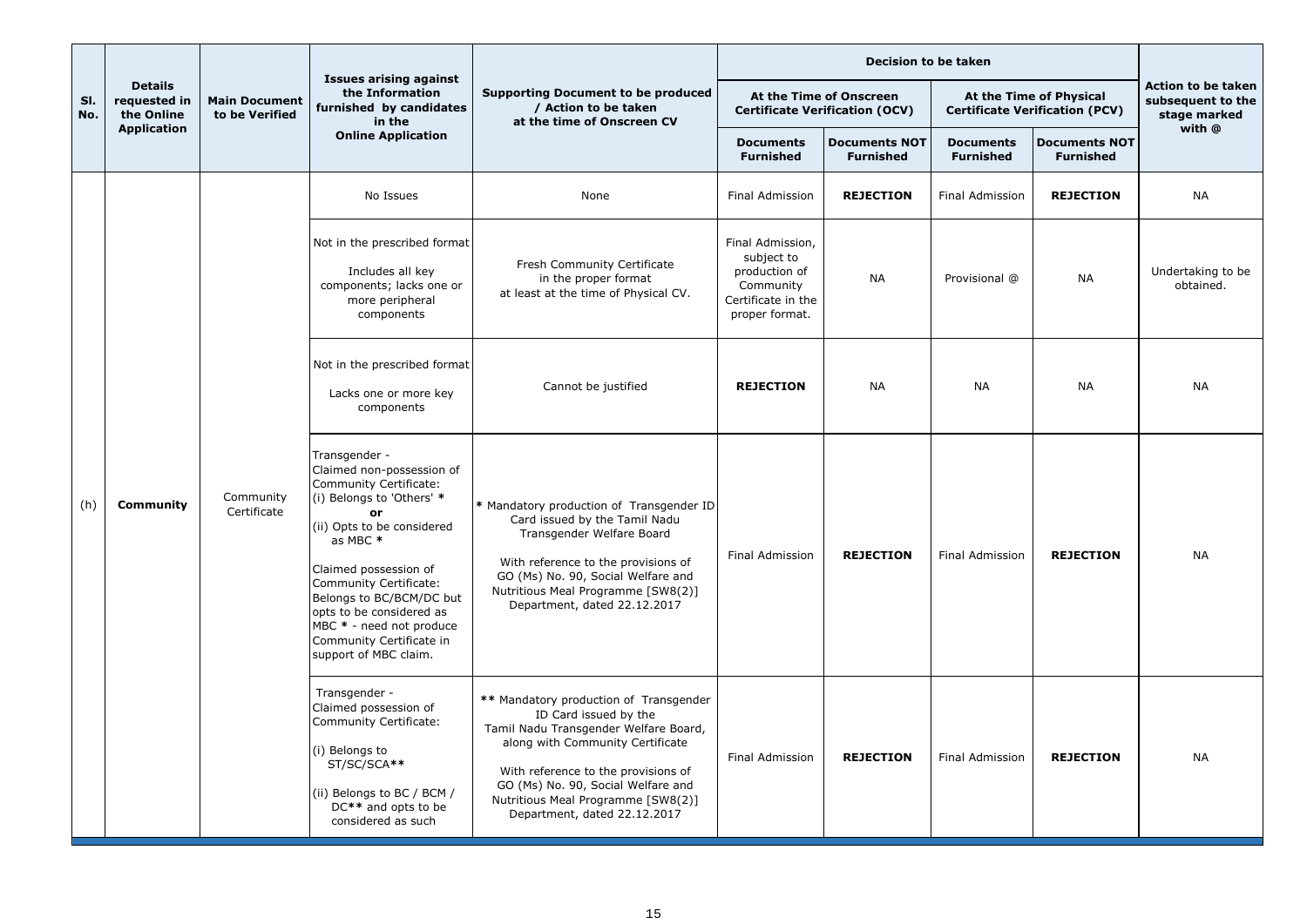|            |                                                                    |                                        |                                                                | <b>Issues arising against</b><br>the Information<br><b>Supporting Document to be produced</b><br>/ Action to be taken<br>at the time of Onscreen CV<br>in the |                                                                  | <b>Decision to be taken</b>              |                                                                  |                                                                   |                                                        |
|------------|--------------------------------------------------------------------|----------------------------------------|----------------------------------------------------------------|---------------------------------------------------------------------------------------------------------------------------------------------------------------|------------------------------------------------------------------|------------------------------------------|------------------------------------------------------------------|-------------------------------------------------------------------|--------------------------------------------------------|
| SI.<br>No. | <b>Details</b><br>requested in<br>the Online<br><b>Application</b> | <b>Main Document</b><br>to be Verified | furnished by candidates                                        |                                                                                                                                                               | At the Time of Onscreen<br><b>Certificate Verification (OCV)</b> |                                          | At the Time of Physical<br><b>Certificate Verification (PCV)</b> | Action to be taken<br>subsequent to the<br>stage marked<br>with @ |                                                        |
|            |                                                                    |                                        | <b>Online Application</b>                                      |                                                                                                                                                               | <b>Documents</b><br><b>Furnished</b>                             | <b>Documents NOT</b><br><b>Furnished</b> | <b>Documents</b><br><b>Furnished</b>                             | <b>Documents NOT</b><br><b>Furnished</b>                          |                                                        |
|            |                                                                    |                                        | Obtained in Husband's<br>name                                  | Cannot be justified.                                                                                                                                          | <b>REJECTION</b>                                                 | <b>NA</b>                                | <b>NA</b>                                                        | <b>NA</b>                                                         | <b>NA</b>                                              |
|            |                                                                    |                                        | <b>Communal Reservation</b><br>Category (CRC) is Wrong         | Cannot be justified,<br>Treated as 'Wrong Claim'                                                                                                              | <b>REJECTION</b>                                                 | <b>NA</b>                                | <b>NA</b>                                                        | <b>NA</b>                                                         | <b>NA</b>                                              |
| (h)        | <b>Community</b>                                                   | Community<br>Certificate               | SC(A) candidate who has<br>claimed to be SC                    | Cannot be justified.                                                                                                                                          | <b>REJECTION</b>                                                 | <b>NA</b>                                | <b>NA</b>                                                        | <b>NA</b>                                                         | <b>NA</b>                                              |
|            |                                                                    |                                        | Converts to Islam<br>uploading community<br>certificate as BCM | To be considered as 'Others' as indicated<br>in online application.                                                                                           | Final<br>Admission                                               | <b>NA</b>                                | Final<br>Admission                                               | <b>NA</b>                                                         | <b>NA</b>                                              |
|            |                                                                    |                                        | <b>Scheduled Tribes</b>                                        | Report of<br>State Level Scrutiny Committee<br>at the stage of Onscreen CV OR<br>at least at the stage of Physical CV                                         | Final Admission                                                  | Provisional                              | <b>Final Admission</b>                                           | Provisional @                                                     | Conditional<br>appointment, subject<br>to verification |
|            | Sub-caste                                                          | Community<br>Certificate               | No Issues                                                      | None                                                                                                                                                          | <b>Final Admission</b>                                           | <b>REJECTION</b>                         | <b>Final Admission</b>                                           | <b>REJECTION</b>                                                  | <b>NA</b>                                              |
| (i)        |                                                                    |                                        | Spelling Mistake / Differs,<br>without change in CRC           | Undertaking<br>at the stage of Onscreen CV OR<br>at least at the stage of Physical CV                                                                         | <b>Final Admission</b>                                           | Provisional                              | Final Admission<br>$^\copyright$                                 | <b>NA</b>                                                         | Undertaking to be<br>obtained by<br>PSD/OTD            |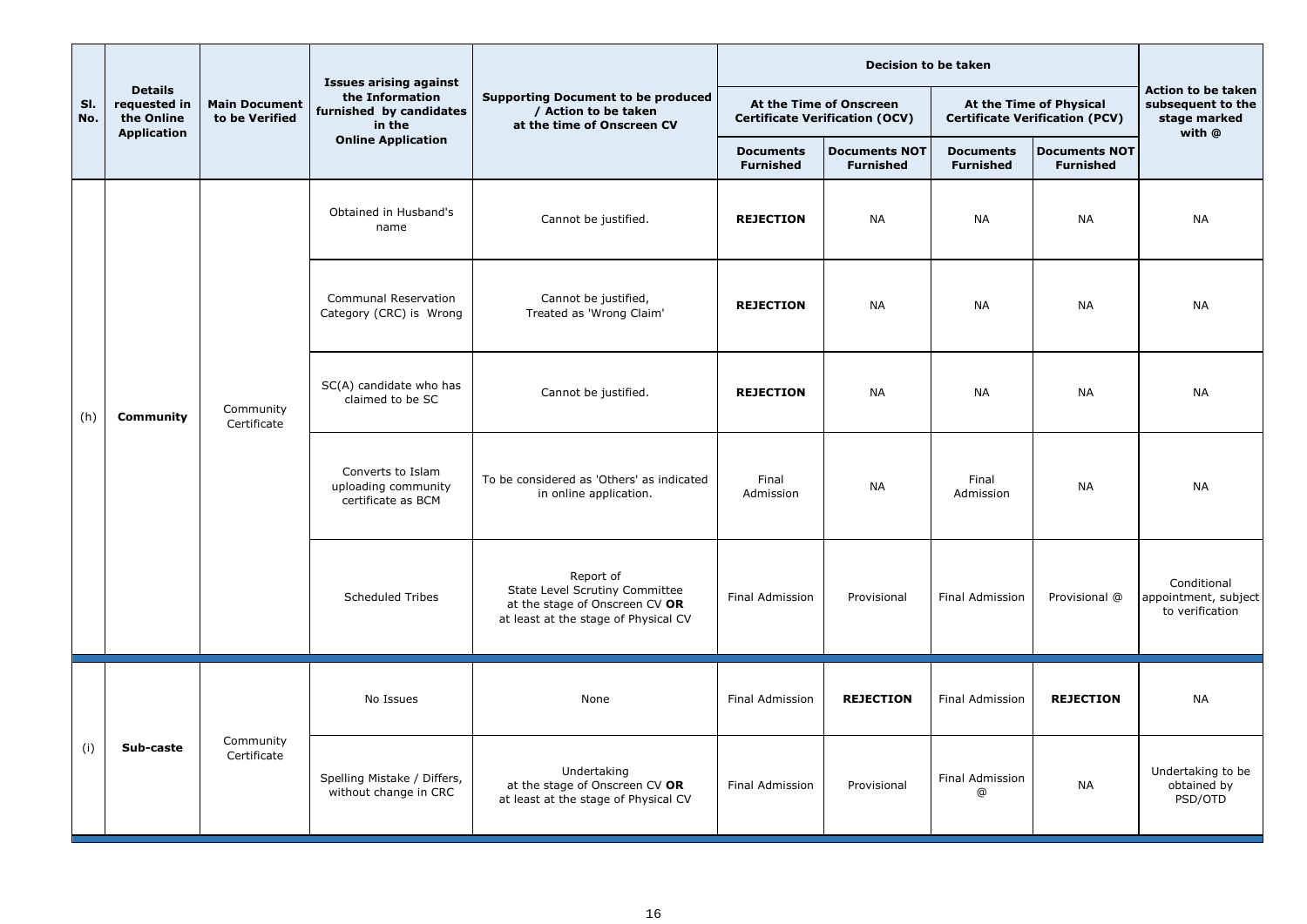|            |                                              |                                        | <b>Issues arising against</b><br>the Information<br>furnished by candidates<br>in the |                                                                                                                                                                                                                    | <b>Decision to be taken</b>                                      |                                          |                                                                  |                                          |                                                                |
|------------|----------------------------------------------|----------------------------------------|---------------------------------------------------------------------------------------|--------------------------------------------------------------------------------------------------------------------------------------------------------------------------------------------------------------------|------------------------------------------------------------------|------------------------------------------|------------------------------------------------------------------|------------------------------------------|----------------------------------------------------------------|
| SI.<br>No. | <b>Details</b><br>requested in<br>the Online | <b>Main Document</b><br>to be Verified |                                                                                       | <b>Supporting Document to be produced</b><br>/ Action to be taken<br>at the time of Onscreen CV                                                                                                                    | At the Time of Onscreen<br><b>Certificate Verification (OCV)</b> |                                          | At the Time of Physical<br><b>Certificate Verification (PCV)</b> |                                          | <b>Action to be taken</b><br>subsequent to the<br>stage marked |
|            | <b>Application</b>                           |                                        | <b>Online Application</b>                                                             |                                                                                                                                                                                                                    | <b>Documents</b><br><b>Furnished</b>                             | <b>Documents NOT</b><br><b>Furnished</b> | <b>Documents</b><br><b>Furnished</b>                             | <b>Documents NOT</b><br><b>Furnished</b> | with @                                                         |
|            | Sub-caste                                    | Community<br>Certificate               | Spelling Mistake / Differs,<br>with change in CRC.                                    | Cannot be justified,<br>Treated as Wrong Claim.                                                                                                                                                                    | <b>REJECTION</b>                                                 | <b>NA</b>                                | <b>NA</b>                                                        | <b>NA</b>                                | <b>NA</b>                                                      |
|            |                                              |                                        | District / Taluk specific<br><b>CRC - NO CHANGE</b><br>as per document produced.      | <b>NA</b>                                                                                                                                                                                                          | <b>Final Admission</b>                                           | <b>NA</b>                                | Final Admission                                                  | <b>NA</b>                                | <b>NA</b>                                                      |
| (i)        |                                              |                                        | District / Taluk specific                                                             | Community Certificate along with Parent's<br>Community / Nativity Certificate used to<br>verify<br>the claim of the candidate and<br>Parent's Community / Nativity Certificate<br>substantiates the claim.         | Final Admission                                                  | <b>REJECTION</b>                         | <b>Final Admission</b>                                           | <b>REJECTION</b>                         | <b>NA</b>                                                      |
|            |                                              |                                        | <b>CRC - CHANGES</b><br>as per document produced.                                     | Community Certificate along with Parent's<br>Community / Nativity Certificate used to<br>verify the claim<br>of the candidate and Parent's Community<br>/ Nativity Certificate does NOT substantiate<br>the claim. | <b>REJECTION</b>                                                 | <b>NA</b>                                | <b>NA</b>                                                        | <b>NA</b>                                | <b>NA</b>                                                      |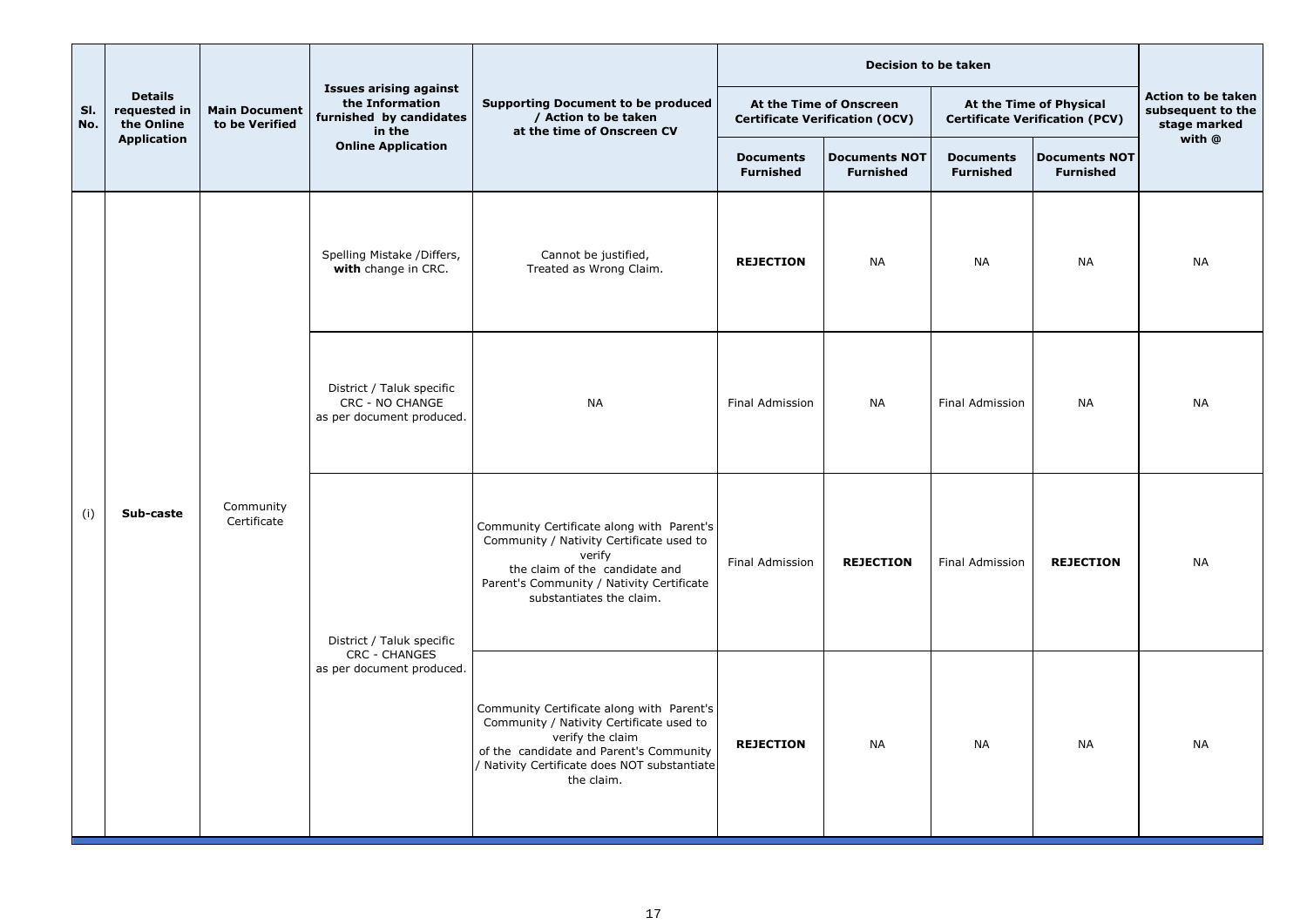|            |                                                                    |                                                                                                                                                                                                                                                                                                                                                                                                         | <b>Issues arising against</b><br>the Information<br>furnished by candidates<br>in the | <b>Supporting Document to be produced</b><br>/ Action to be taken<br>at the time of Onscreen CV   |                                      |                                                                  |                                                                  |                                          |                                                                   |
|------------|--------------------------------------------------------------------|---------------------------------------------------------------------------------------------------------------------------------------------------------------------------------------------------------------------------------------------------------------------------------------------------------------------------------------------------------------------------------------------------------|---------------------------------------------------------------------------------------|---------------------------------------------------------------------------------------------------|--------------------------------------|------------------------------------------------------------------|------------------------------------------------------------------|------------------------------------------|-------------------------------------------------------------------|
| SI.<br>No. | <b>Details</b><br>requested in<br>the Online<br><b>Application</b> | <b>Main Document</b><br>to be Verified                                                                                                                                                                                                                                                                                                                                                                  |                                                                                       |                                                                                                   |                                      | At the Time of Onscreen<br><b>Certificate Verification (OCV)</b> | At the Time of Physical<br><b>Certificate Verification (PCV)</b> |                                          | Action to be taken<br>subsequent to the<br>stage marked<br>with @ |
|            |                                                                    |                                                                                                                                                                                                                                                                                                                                                                                                         | <b>Online Application</b>                                                             |                                                                                                   | <b>Documents</b><br><b>Furnished</b> | <b>Documents NOT</b><br><b>Furnished</b>                         | <b>Documents</b><br><b>Furnished</b>                             | <b>Documents NOT</b><br><b>Furnished</b> |                                                                   |
|            | <b>Issuing</b><br><b>Authority</b>                                 | Community<br>Certificates issued<br>by<br>Deputy Tahsildar<br>(School<br>Certificates),<br><b>Executive Deputy</b><br>Tahsildar in<br>respect of Chennai<br>District, may be<br>accepted.<br>Zonal Deputy<br>Tahsildar / HQDT,<br>etc., for all<br>MBC/DC, BC &<br>$BC(M)$ - except<br>where specified<br>otherwise<br>Tahsildar only for<br>$SC / SC(A)$ .<br>RDO /<br>Sub-Collector,<br>etc., for ST. | No Issues                                                                             | None                                                                                              | Final Admission                      | <b>REJECTION</b>                                                 | Final Admission                                                  | <b>REJECTION</b>                         | <b>NA</b>                                                         |
| (j)        |                                                                    |                                                                                                                                                                                                                                                                                                                                                                                                         | Not issued by competent<br>authority                                                  | Fresh Community Certificate by the<br>prescribed authority at least at the time of<br>Physical CV | Final Admission                      | Provisional                                                      | Final Admission                                                  | Provisional                              | <b>NA</b>                                                         |
| (k)        | <b>Certificate</b><br>number and<br>date                           | Community<br>Certificate                                                                                                                                                                                                                                                                                                                                                                                | Certificate Number/<br>Date Differs                                                   | Shall be ignored                                                                                  | Final Admission                      | <b>NA</b>                                                        | <b>Final Admission</b>                                           | <b>NA</b>                                | <b>NA</b>                                                         |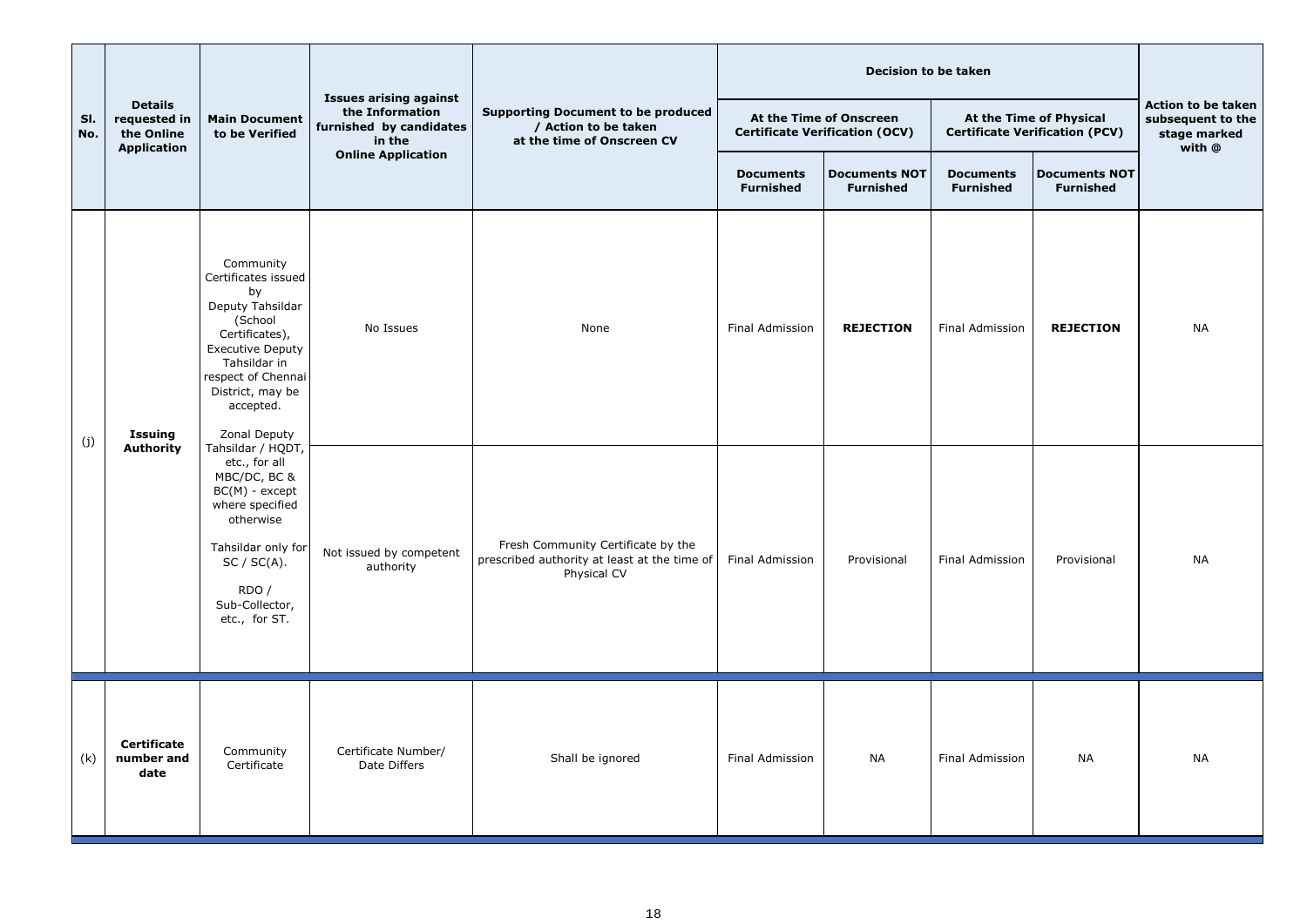| SI.<br>No. | <b>Details</b><br>requested in<br>the Online | <b>Main Document</b><br>to be Verified | <b>Issues arising against</b><br>the Information<br>furnished by candidates<br>in the | <b>Supporting Document to be produced</b><br>/ Action to be taken<br>at the time of Onscreen CV                                                                             |                                                               | At the Time of Onscreen<br><b>Certificate Verification (OCV)</b> | At the Time of Physical<br><b>Certificate Verification (PCV)</b>                 |                                                                                                                   | <b>Action to be taken</b><br>subsequent to the<br>stage marked<br>with @ |                  |                        |                  |
|------------|----------------------------------------------|----------------------------------------|---------------------------------------------------------------------------------------|-----------------------------------------------------------------------------------------------------------------------------------------------------------------------------|---------------------------------------------------------------|------------------------------------------------------------------|----------------------------------------------------------------------------------|-------------------------------------------------------------------------------------------------------------------|--------------------------------------------------------------------------|------------------|------------------------|------------------|
|            | <b>Application</b>                           |                                        | <b>Online Application</b>                                                             |                                                                                                                                                                             | <b>Documents</b><br><b>Furnished</b>                          | <b>Documents NOT</b><br><b>Furnished</b>                         | <b>Documents</b><br><b>Furnished</b>                                             | <b>Documents NOT</b><br><b>Furnished</b>                                                                          |                                                                          |                  |                        |                  |
|            |                                              |                                        | Issued within Tamil Nadu                                                              | None                                                                                                                                                                        | Final Admission                                               | <b>REJECTION</b>                                                 | <b>Final Admission</b>                                                           | <b>REJECTION</b>                                                                                                  | <b>NA</b>                                                                |                  |                        |                  |
|            |                                              | Community<br>Certificate               | Issued outside<br>Tamil Nadu - 'Others' claim<br>in online application                | Irrespective of CRC mentioned in<br>Community Certificate, the candidate shall<br>be treated as 'Others'<br>as the individual has claimed 'Others'<br>in online application | Final Admission                                               | Shall be ignored                                                 | <b>Final Admission</b>                                                           | Shall be ignored                                                                                                  | <b>NA</b>                                                                |                  |                        |                  |
| (1)        | <b>Place of Issue</b>                        |                                        | Issued outside<br>Tamil Nadu - ST/SC/SCA<br>claim in online application               | Parent's Nativity Certificate, at the time of<br>Onscreen CV itself                                                                                                         | <b>Final Admission</b><br>if Nativity proved<br>by documents  | <b>REJECTION</b>                                                 | <b>Final Admission</b><br>if Nativity proved<br>by documents                     | <b>REJECTION</b>                                                                                                  | <b>NA</b>                                                                |                  |                        |                  |
|            |                                              |                                        |                                                                                       |                                                                                                                                                                             | <b>REJECTION</b><br>if Nativity NOT<br>proved by<br>documents | <b>NA</b>                                                        | <b>NA</b>                                                                        | <b>NA</b>                                                                                                         | <b>NA</b>                                                                |                  |                        |                  |
|            |                                              |                                        |                                                                                       |                                                                                                                                                                             |                                                               |                                                                  | Issued outside<br>Tamil Nadu - BC, BCM,<br>MBC/DC claim in online<br>application | Fresh Community Certificate from DRO of<br>the native district in Tamil Nadu at the<br>time of Onscreen CV itself | <b>Final Admission</b>                                                   | <b>REJECTION</b> | <b>Final Admission</b> | <b>REJECTION</b> |
|            | Father's /<br>Mother's                       | Father's / Mother's                    | No CRC claim                                                                          | None                                                                                                                                                                        | Final Admission                                               | Shall be ignored                                                 | <b>Final Admission</b>                                                           | Shall be ignored                                                                                                  | <b>NA</b>                                                                |                  |                        |                  |
| (m)        | (within /<br>outside TN)                     |                                        | <b>Native District   Nativity Certificate  </b>                                       | CRC claim not justified as<br>per father's / mother's<br>nativity.                                                                                                          | Cannot be justified,<br>Treated as Wrong Claim.               | <b>REJECTION</b>                                                 | <b>NA</b>                                                                        | <b>NA</b>                                                                                                         | <b>NA</b>                                                                | <b>NA</b>        |                        |                  |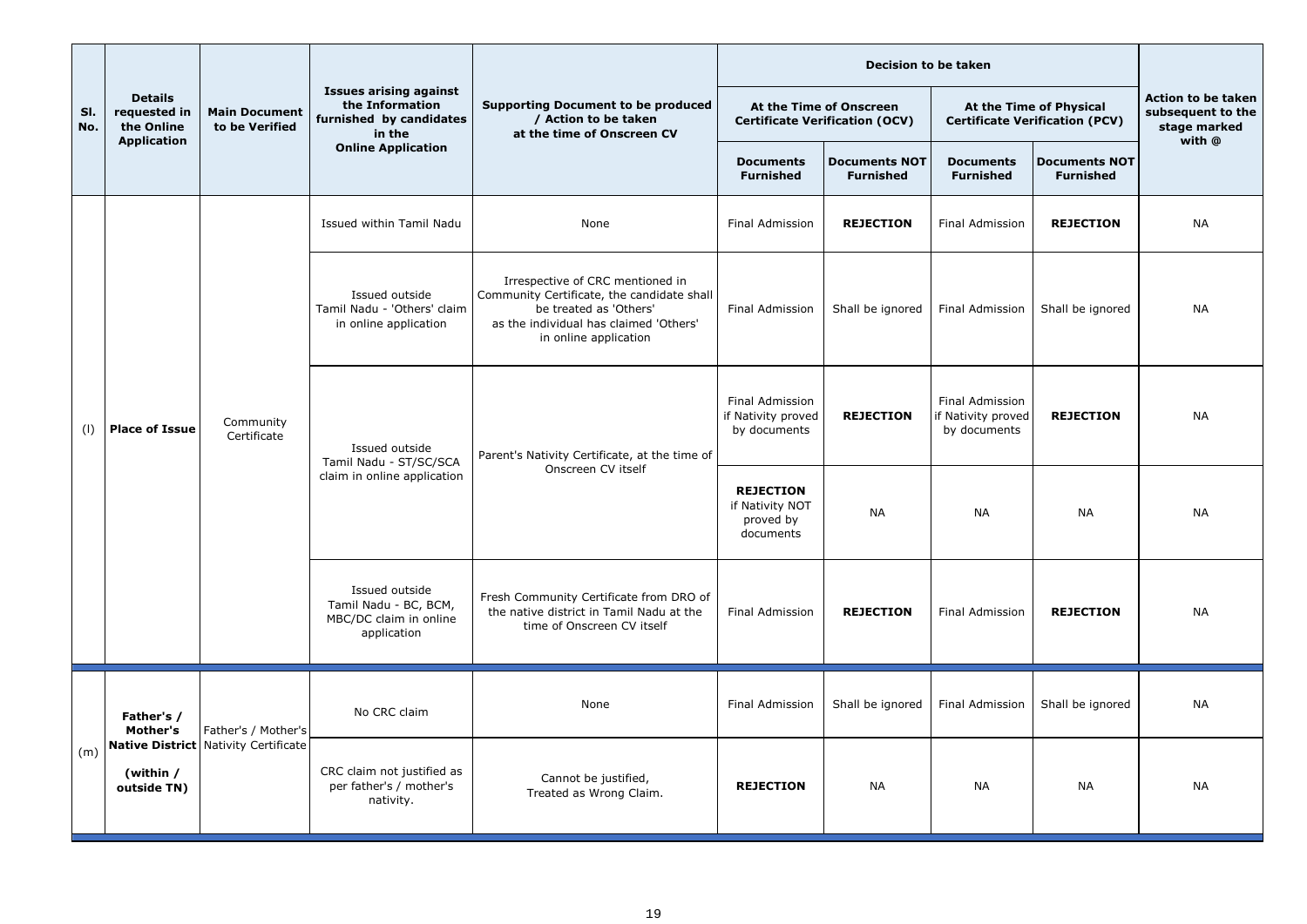|            |                                                                    |                                                                                                                           | <b>Issues arising against</b>                                                                                                                                                        |                                                                                                     |                                                                  | <b>Decision to be taken</b>              |                                                                  |                                                                                              |                                                                   |  |
|------------|--------------------------------------------------------------------|---------------------------------------------------------------------------------------------------------------------------|--------------------------------------------------------------------------------------------------------------------------------------------------------------------------------------|-----------------------------------------------------------------------------------------------------|------------------------------------------------------------------|------------------------------------------|------------------------------------------------------------------|----------------------------------------------------------------------------------------------|-------------------------------------------------------------------|--|
| SI.<br>No. | <b>Details</b><br>requested in<br>the Online<br><b>Application</b> | <b>Main Document</b><br>to be Verified                                                                                    | the Information<br>furnished by candidates<br>in the                                                                                                                                 | <b>Supporting Document to be produced</b><br>/ Action to be taken<br>at the time of Onscreen CV     | At the Time of Onscreen<br><b>Certificate Verification (OCV)</b> |                                          | At the Time of Physical<br><b>Certificate Verification (PCV)</b> |                                                                                              | Action to be taken<br>subsequent to the<br>stage marked<br>with @ |  |
|            |                                                                    |                                                                                                                           | <b>Online Application</b>                                                                                                                                                            |                                                                                                     | <b>Documents</b><br><b>Furnished</b>                             | <b>Documents NOT</b><br><b>Furnished</b> | <b>Documents</b><br><b>Furnished</b>                             | <b>Documents NOT</b><br><b>Furnished</b>                                                     |                                                                   |  |
|            |                                                                    |                                                                                                                           | No Issues                                                                                                                                                                            | None                                                                                                | <b>Final Admission</b>                                           | <b>REJECTION</b>                         | <b>Final Admission</b>                                           | <b>REJECTION</b>                                                                             | <b>NA</b>                                                         |  |
|            | <b>Persons with</b><br><b>Benchmark</b><br><b>Disability</b>       |                                                                                                                           | Multiple disability claimed<br>but uploaded Disability<br>Certificate for one category<br>of disability only OR vice<br>versa.                                                       | Cannot be justified.                                                                                | <b>REJECTION</b>                                                 | <b>NA</b>                                | <b>NA</b>                                                        | <b>NA</b>                                                                                    | <b>NA</b>                                                         |  |
| (n)        |                                                                    | Disability<br>certificate issued<br>by the competent<br>authority<br>(prescribed in<br>G.O.Ms.No.28,<br>dated 27.07.2018) | Not in the prescribed format<br>Includes all key<br>Fresh Disability Certificate at least at the<br>components; lacks one or<br>time of Physical CV<br>more peripheral<br>components | Final Admission<br>subject to<br>production of<br>Disability<br>Certificate in the<br>proper format | <b>NA</b>                                                        | Provisional @                            | <b>NA</b>                                                        | Undertaking<br>regarding furnishing<br>fresh Disability<br>certificate in correct<br>format. |                                                                   |  |
|            |                                                                    |                                                                                                                           | Not in the prescribed format<br>Lacks one or more key<br>components                                                                                                                  | Cannot be justified                                                                                 | <b>REJECTION</b>                                                 | <b>NA</b>                                | <b>NA</b>                                                        | <b>NA</b>                                                                                    | <b>NA</b>                                                         |  |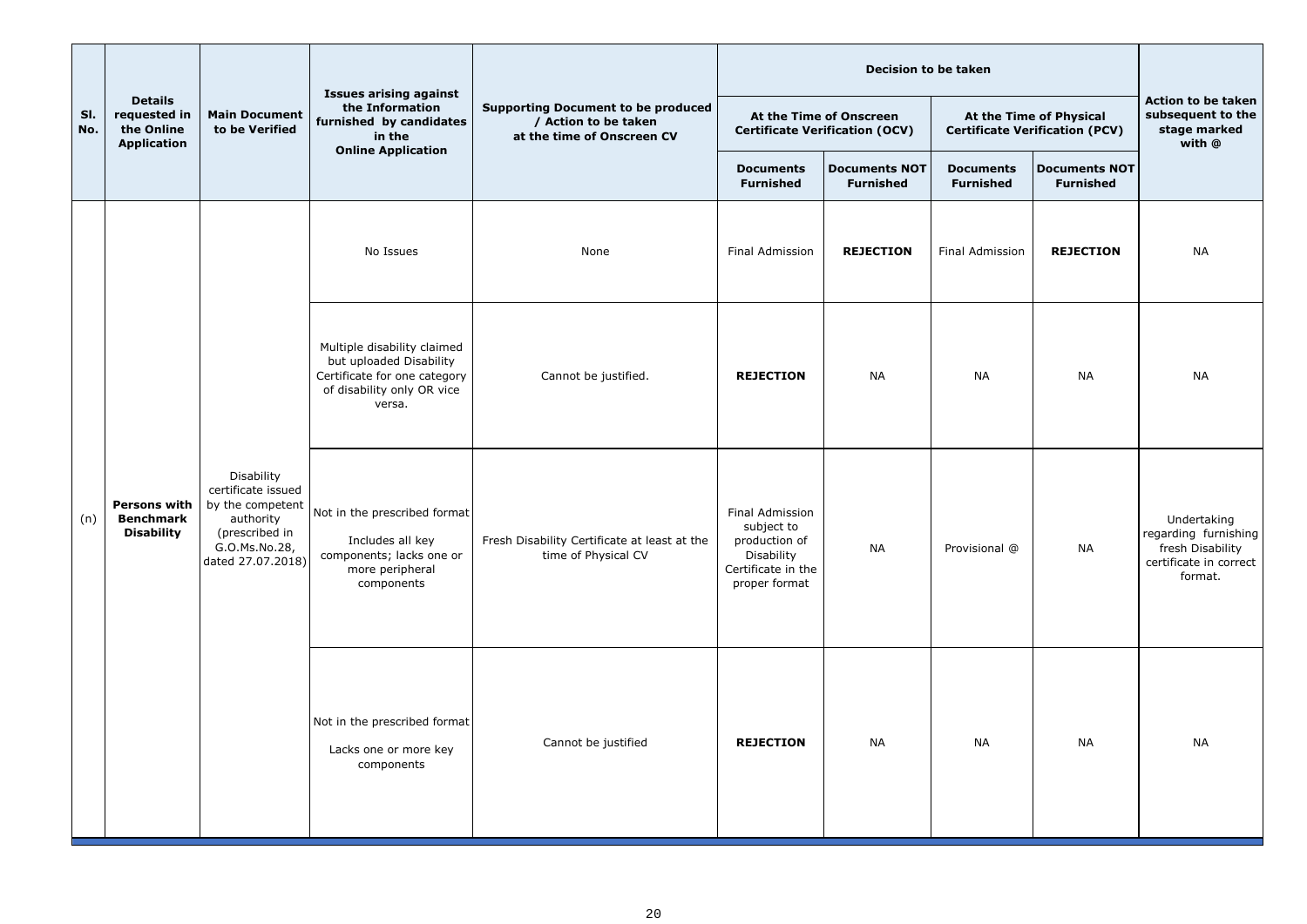|            |                                              |                                                                 |                                                                                                               |                                                                                                                         | <b>Decision to be taken</b>                                                     |                                                                                |                                      |                                                                  |                                                                                       |
|------------|----------------------------------------------|-----------------------------------------------------------------|---------------------------------------------------------------------------------------------------------------|-------------------------------------------------------------------------------------------------------------------------|---------------------------------------------------------------------------------|--------------------------------------------------------------------------------|--------------------------------------|------------------------------------------------------------------|---------------------------------------------------------------------------------------|
| SI.<br>No. | <b>Details</b><br>requested in<br>the Online | <b>Main Document</b><br>to be Verified                          | <b>Issues arising against</b><br>the Information<br>furnished by candidates<br>in the                         | <b>Supporting Document to be produced</b><br>/ Action to be taken<br>at the time of Onscreen CV                         |                                                                                 | At the Time of Onscreen<br><b>Certificate Verification (OCV)</b>               |                                      | At the Time of Physical<br><b>Certificate Verification (PCV)</b> | <b>Action to be taken</b><br>subsequent to the<br>stage marked                        |
|            | <b>Application</b>                           |                                                                 | <b>Online Application</b>                                                                                     |                                                                                                                         | <b>Documents</b><br><b>Furnished</b>                                            | <b>Documents NOT</b><br><b>Furnished</b>                                       | <b>Documents</b><br><b>Furnished</b> | <b>Documents NOT</b><br><b>Furnished</b>                         | with @                                                                                |
|            |                                              |                                                                 | No Issues                                                                                                     | None                                                                                                                    | Provisional                                                                     | <b>REJECTION</b>                                                               | <b>Final Admission</b>               | <b>REJECTION</b>                                                 | <b>NA</b>                                                                             |
|            |                                              |                                                                 | Not in the prescribed format<br>Includes all key<br>components; lacks one or<br>more peripheral<br>components | Fresh NOC at least at the time of<br>Physical CV.                                                                       | Final Admission,<br>subject to<br>production of NOC<br>in the proper<br>format. | <b>NA</b>                                                                      | Provisional @                        | <b>NA</b>                                                        | Undertaking to be<br>obtained regarding<br>furnishing of NOC in<br>the proper format. |
|            |                                              |                                                                 | Not in the prescribed format<br>Lacks one or more key<br>components                                           | Cannot be justified                                                                                                     | <b>NA</b><br><b>REJECTION</b>                                                   | <b>NA</b>                                                                      | <b>NA</b>                            | <b>NA</b>                                                        |                                                                                       |
| (o)        | <b>Employed in</b><br>Government /<br>PSU/   | No Objection<br>Certificate from<br>the Appointing<br>Authority |                                                                                                               | Suppression of fact of<br>employment                                                                                    | Cannot be justified                                                             | <b>REJECTION</b>                                                               |                                      |                                                                  | <b>NA</b>                                                                             |
|            | Corporations,<br>etc.                        |                                                                 | Secured employment<br>subsequent to application                                                               | NOC or if not, an Undertaking at least at<br>the time of Physical CV                                                    |                                                                                 | Final Admission, subject to<br>production of NOC at the time of<br>Physical CV | <b>Final Admission</b>               | Provisional @                                                    | Undertaking to be<br>obtained regarding<br>furnishing of NOC.                         |
|            |                                              |                                                                 | Resigned subsequent to<br>application                                                                         | Undertaking at the time of Onscreen CV;<br>Resignation acceptance order from HOD at<br>least at the time of Physical CV | Provisional<br>if Undertaking<br>uploaded                                       | <b>REJECTION</b>                                                               | Final Admission                      | <b>REJECTION</b>                                                 | <b>NA</b>                                                                             |
|            |                                              |                                                                 | Disciplinary Cases indicated<br>in NOC                                                                        |                                                                                                                         |                                                                                 |                                                                                |                                      |                                                                  |                                                                                       |
|            |                                              |                                                                 | <b>Criminal Case</b><br>indicated in NOC                                                                      |                                                                                                                         |                                                                                 | Candidature to be processed as indicated separately for Criminal Cases         |                                      |                                                                  |                                                                                       |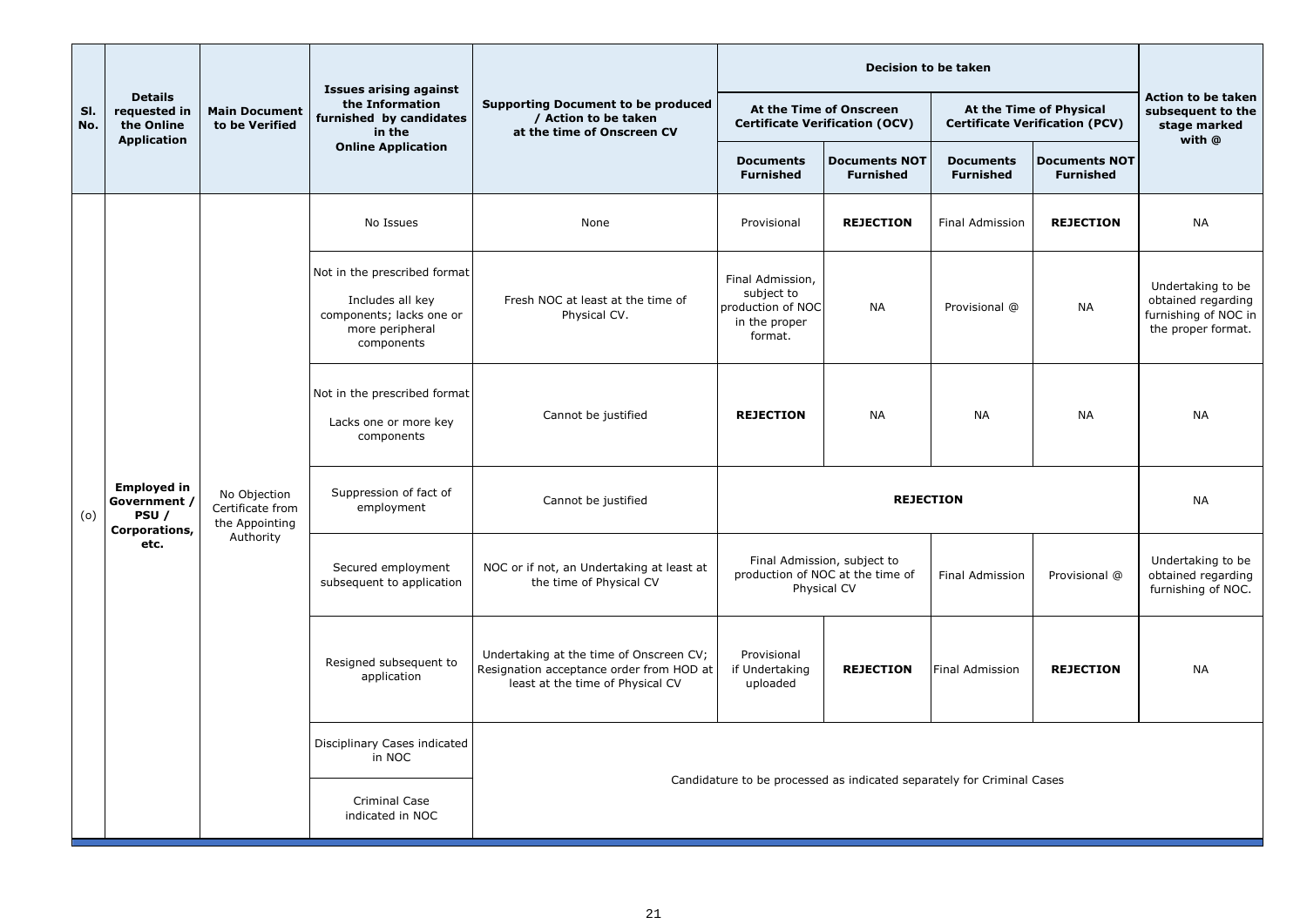|            |                                              |                                                                                                               | <b>Issues arising against</b>                                                                                                                                                                    |                                                                                                                                                                                                      |                                                                  |                                          | <b>Action to be taken</b>                                        |                                             |                                                                                                        |           |
|------------|----------------------------------------------|---------------------------------------------------------------------------------------------------------------|--------------------------------------------------------------------------------------------------------------------------------------------------------------------------------------------------|------------------------------------------------------------------------------------------------------------------------------------------------------------------------------------------------------|------------------------------------------------------------------|------------------------------------------|------------------------------------------------------------------|---------------------------------------------|--------------------------------------------------------------------------------------------------------|-----------|
| SI.<br>No. | <b>Details</b><br>requested in<br>the Online | <b>Main Document</b><br>to be Verified                                                                        | the Information<br>furnished by candidates<br>in the                                                                                                                                             | <b>Supporting Document to be produced</b><br>/ Action to be taken<br>at the time of Onscreen CV                                                                                                      | At the Time of Onscreen<br><b>Certificate Verification (OCV)</b> |                                          | At the Time of Physical<br><b>Certificate Verification (PCV)</b> | subsequent to the<br>stage marked<br>with @ |                                                                                                        |           |
|            | <b>Application</b>                           |                                                                                                               | <b>Online Application</b>                                                                                                                                                                        |                                                                                                                                                                                                      | <b>Documents</b><br><b>Furnished</b>                             | <b>Documents NOT</b><br><b>Furnished</b> | <b>Documents</b><br><b>Furnished</b>                             | <b>Documents NOT</b><br><b>Furnished</b>    |                                                                                                        |           |
|            |                                              |                                                                                                               | No Issues                                                                                                                                                                                        | None                                                                                                                                                                                                 | <b>Final Admission</b>                                           | <b>REJECTION</b>                         | <b>Final Admission</b>                                           | <b>REJECTION</b>                            | <b>NA</b>                                                                                              |           |
|            |                                              |                                                                                                               | Already discharged                                                                                                                                                                               | None                                                                                                                                                                                                 | <b>Final Admission</b>                                           | <b>REJECTION</b>                         | <b>Final Admission</b>                                           | <b>REJECTION</b>                            | <b>NA</b>                                                                                              |           |
|            | $(p)$ <b>Ex-serviceman</b>                   |                                                                                                               | In-Service Personnel<br>(probable date of discharge<br>shall be within one year<br>from the last date for<br>receipt of applications)                                                            | Certificate from<br>the Commanding Officer<br>mentioning the probable date of discharge<br>and an undertaking.                                                                                       | Provisional                                                      | <b>REJECTION</b>                         | Provisional @                                                    | <b>REJECTION</b>                            | Communication to<br>HOD withheld:<br>Released upon<br>production of<br>Bona fide certificate /<br>PPO. |           |
|            |                                              | Bona fide<br>Certificate issued<br>by<br>Ex-servicemen<br><b>Welfare Board</b><br>or Pension<br>Payment Order |                                                                                                                                                                                                  | Dependent / Ward of<br>Ex-Servicemen                                                                                                                                                                 | Cannot be justified.<br>Wrong claim                              | <b>REJECTION</b>                         | <b>NA</b>                                                        | <b>NA</b>                                   | <b>NA</b>                                                                                              | <b>NA</b> |
|            |                                              |                                                                                                               |                                                                                                                                                                                                  | Date of discharge is after<br>one year from the last date<br>for receipt of applications                                                                                                             | Cannot be justified.<br>Wrong claim                              | <b>REJECTION</b>                         | <b>NA</b>                                                        | NA                                          | <b>NA</b>                                                                                              | <b>NA</b> |
|            |                                              |                                                                                                               | Other than Army, Navy,<br>Air Force, i.e., BSF, CISF,<br>RPF, CRPF, etc.<br><b>OR</b><br>a Recruit boarded<br>out/released except on<br>medical grounds without<br>medical / disability pension. | Cannot be justified.<br>Wrong claim                                                                                                                                                                  | <b>REJECTION</b><br><b>NA</b>                                    |                                          | <b>NA</b>                                                        | <b>NA</b>                                   | <b>NA</b>                                                                                              |           |
|            |                                              |                                                                                                               | Indicated in the Bona fide<br>certificate that it has<br>already been issued for a<br>previous recruitment                                                                                       | Status of candidate's claim shall be frozen<br>as on Date of Notification as in the case of<br>other claims. Subsequent employment<br>shall not be a factor in deciding admission<br>of candidature. | Final Admission                                                  | <b>NA</b>                                | <b>Final Admission</b>                                           | <b>NA</b>                                   | <b>NA</b>                                                                                              |           |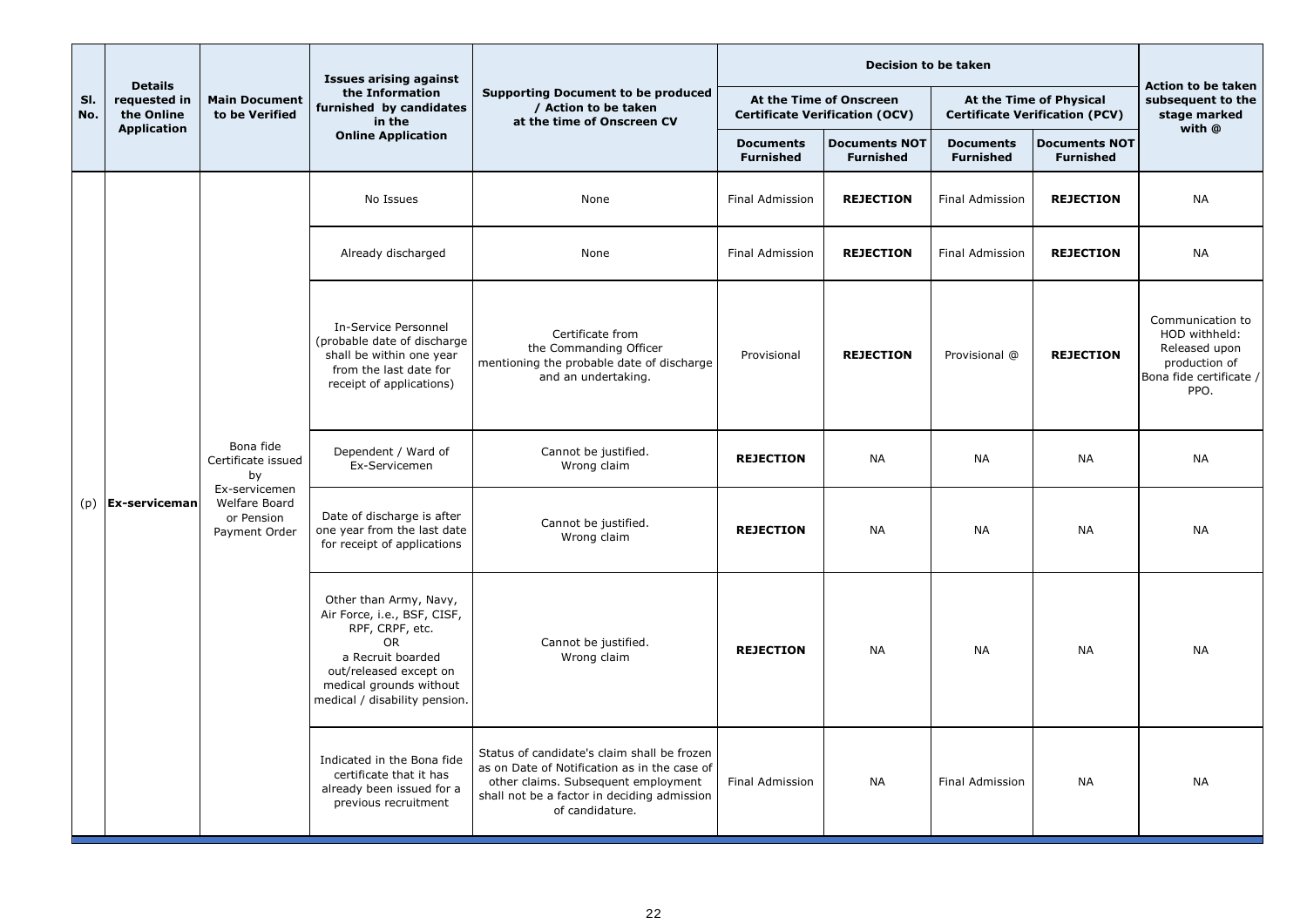|            |                                                                    |                                                       | <b>Issues arising against</b>                               |                                                                                                                                                                                                                        |                                                                  | <b>Decision to be taken</b>              |                                                                  |                                          |                                                                          |           |  |  |                                                |                                      |                  |           |           |           |
|------------|--------------------------------------------------------------------|-------------------------------------------------------|-------------------------------------------------------------|------------------------------------------------------------------------------------------------------------------------------------------------------------------------------------------------------------------------|------------------------------------------------------------------|------------------------------------------|------------------------------------------------------------------|------------------------------------------|--------------------------------------------------------------------------|-----------|--|--|------------------------------------------------|--------------------------------------|------------------|-----------|-----------|-----------|
| SI.<br>No. | <b>Details</b><br>requested in<br>the Online<br><b>Application</b> | <b>Main Document</b><br>to be Verified                | the Information<br>furnished by candidates<br>in the        | <b>Supporting Document to be produced</b><br>/ Action to be taken<br>at the time of Onscreen CV                                                                                                                        | At the Time of Onscreen<br><b>Certificate Verification (OCV)</b> |                                          | At the Time of Physical<br><b>Certificate Verification (PCV)</b> |                                          | <b>Action to be taken</b><br>subsequent to the<br>stage marked<br>with @ |           |  |  |                                                |                                      |                  |           |           |           |
|            |                                                                    |                                                       | <b>Online Application</b>                                   |                                                                                                                                                                                                                        | <b>Documents</b><br><b>Furnished</b>                             | <b>Documents NOT</b><br><b>Furnished</b> | <b>Documents</b><br><b>Furnished</b>                             | <b>Documents NOT</b><br><b>Furnished</b> |                                                                          |           |  |  |                                                |                                      |                  |           |           |           |
|            |                                                                    |                                                       | No Issues                                                   | None                                                                                                                                                                                                                   | <b>Final Admission</b>                                           | <b>REJECTION</b>                         | <b>Final Admission</b>                                           | <b>REJECTION</b>                         | <b>NA</b>                                                                |           |  |  |                                                |                                      |                  |           |           |           |
|            |                                                                    |                                                       | Re-marriage &<br>Re-employment                              | Status of candidate's claim shall be frozen<br>as on Date of Notification as in case of<br>other claims.<br>Subsequent employment and/or<br>re-marriage shall not be a factor in<br>deciding admission of candidature. | Final Admission                                                  | <b>NA</b>                                | <b>Final Admission</b>                                           | <b>NA</b>                                | <b>NA</b>                                                                |           |  |  |                                                |                                      |                  |           |           |           |
| (q)        | <b>Destitute</b><br>Widow                                          | Destitute Widow<br>Certificate issued<br>by the RDO / | <b>Assistant Collector</b>                                  | Uploded widow / divorcee<br>certificate instead of<br>DW Certificate                                                                                                                                                   | Cannot be justified.<br>Wrong Claim.                             | <b>REJECTION</b>                         | <b>NA</b>                                                        | <b>NA</b>                                | <b>NA</b>                                                                | <b>NA</b> |  |  |                                                |                                      |                  |           |           |           |
|            |                                                                    | Sub Collector                                         | Date of demise of Husband<br>after the date of notification | Cannot be justified.<br>Wrong Claim.                                                                                                                                                                                   | <b>REJECTION</b>                                                 | <b>NA</b>                                | <b>NA</b>                                                        | <b>NA</b>                                | <b>NA</b>                                                                |           |  |  |                                                |                                      |                  |           |           |           |
|            |                                                                    |                                                       |                                                             |                                                                                                                                                                                                                        |                                                                  |                                          |                                                                  |                                          |                                                                          |           |  |  | Income from all sources<br>exceeds Rs.4000/-pm | Cannot be justified.<br>Wrong Claim. | <b>REJECTION</b> | <b>NA</b> | <b>NA</b> | <b>NA</b> |
|            |                                                                    |                                                       | Corrections in the<br>certificate issued                    | Attestation by issuing authority /<br>Fresh DW certificate from the competent<br>authority<br>at the stage of Onscreen CV OR<br>at least at the stage of Physical CV                                                   | Final Admission                                                  | Provisional                              | <b>Final Admission</b>                                           | <b>REJECTION</b>                         | <b>NA</b>                                                                |           |  |  |                                                |                                      |                  |           |           |           |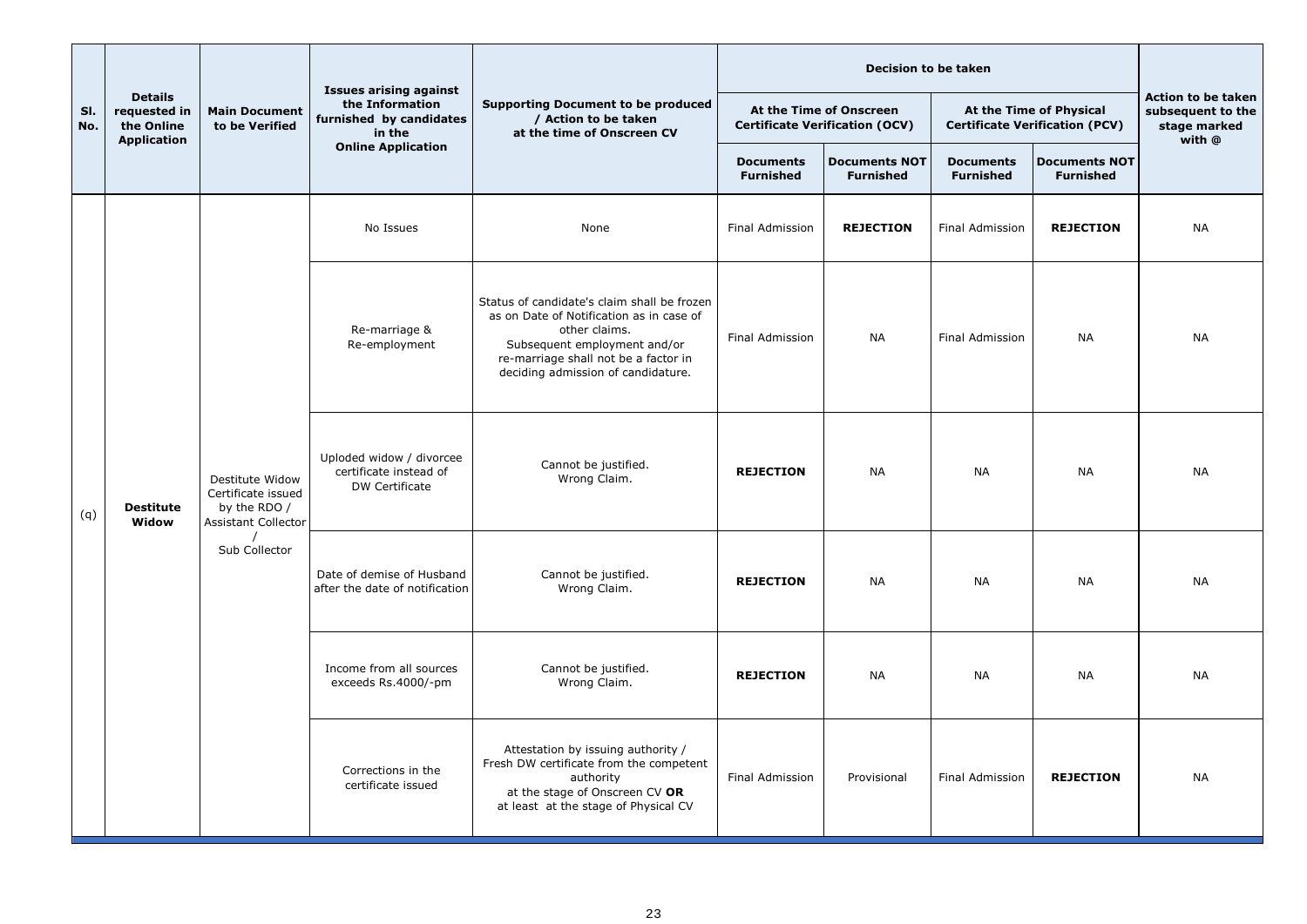|            |                                                                                                                                                                                                                                                                                                                                                                                                                                                                                                                                                                                                                                                                                                                                                                                                                                                                                                                                                                                                                                                                                                                                                    |                                                                                    | <b>Issues arising against</b>                        |                                                                                                                                                                                                                                                                                                                                        |                                                                                            | <b>Decision to be taken</b>              |                                                                  |                                          |                                                                                                                                                    |  |
|------------|----------------------------------------------------------------------------------------------------------------------------------------------------------------------------------------------------------------------------------------------------------------------------------------------------------------------------------------------------------------------------------------------------------------------------------------------------------------------------------------------------------------------------------------------------------------------------------------------------------------------------------------------------------------------------------------------------------------------------------------------------------------------------------------------------------------------------------------------------------------------------------------------------------------------------------------------------------------------------------------------------------------------------------------------------------------------------------------------------------------------------------------------------|------------------------------------------------------------------------------------|------------------------------------------------------|----------------------------------------------------------------------------------------------------------------------------------------------------------------------------------------------------------------------------------------------------------------------------------------------------------------------------------------|--------------------------------------------------------------------------------------------|------------------------------------------|------------------------------------------------------------------|------------------------------------------|----------------------------------------------------------------------------------------------------------------------------------------------------|--|
| SI.<br>No. | <b>Details</b><br>requested in<br>the Online                                                                                                                                                                                                                                                                                                                                                                                                                                                                                                                                                                                                                                                                                                                                                                                                                                                                                                                                                                                                                                                                                                       | <b>Main Document</b><br>to be Verified                                             | the Information<br>furnished by candidates<br>in the | <b>Supporting Document to be produced</b><br>/ Action to be taken<br>at the time of Onscreen CV                                                                                                                                                                                                                                        | At the Time of Onscreen<br><b>Certificate Verification (OCV)</b>                           |                                          | At the Time of Physical<br><b>Certificate Verification (PCV)</b> |                                          | <b>Action to be taken</b><br>subsequent to the<br>stage marked<br>with @                                                                           |  |
|            | <b>Application</b>                                                                                                                                                                                                                                                                                                                                                                                                                                                                                                                                                                                                                                                                                                                                                                                                                                                                                                                                                                                                                                                                                                                                 |                                                                                    | <b>Online Application</b>                            |                                                                                                                                                                                                                                                                                                                                        | <b>Documents</b><br><b>Furnished</b>                                                       | <b>Documents NOT</b><br><b>Furnished</b> | <b>Documents</b><br><b>Furnished</b>                             | <b>Documents NOT</b><br><b>Furnished</b> |                                                                                                                                                    |  |
|            |                                                                                                                                                                                                                                                                                                                                                                                                                                                                                                                                                                                                                                                                                                                                                                                                                                                                                                                                                                                                                                                                                                                                                    |                                                                                    |                                                      | With reference to Section 20 (4) of the Tamil Nadu Government Servants (Conditions of Service) Act, 2016,<br>read with Para 12 (C) of the Commission's Instructions to Applicants:                                                                                                                                                     |                                                                                            |                                          |                                                                  |                                          |                                                                                                                                                    |  |
|            | In all cases where the individual is charged with / convicted of a criminal offence, during the duration of the recruitment process, whether declared by the candidate at any stage of the<br>selection process OR informed by the HOD/appointing authority, even after selection is made and approved list is communicated -<br>[A] A decision on the nature of the offence, whether TRIVIAL / HEINOUS shall be made by the Commission<br>[B] The fate of the individual's candidature / selection shall be decided by the pre-determined norms to be adopted in such cases by the office of the Commission.<br>Note:<br>(i) Such cases shall be presented to the Commission by the Secretary/Controller of Examinations,<br>seeking a decision as to the nature of the offence involved, whether trivial / heinous.<br>(ii) In those cases where the individual is charged with a criminal offence committed after the communication of the approved list,<br>the HOD/appointing authority shall undertake approporiate action.<br>The above analogy shall also apply to candidates against whom disciplinary cases are pending or disposed off. |                                                                                    |                                                      |                                                                                                                                                                                                                                                                                                                                        |                                                                                            |                                          |                                                                  |                                          |                                                                                                                                                    |  |
|            |                                                                                                                                                                                                                                                                                                                                                                                                                                                                                                                                                                                                                                                                                                                                                                                                                                                                                                                                                                                                                                                                                                                                                    |                                                                                    | Declaration of pending<br>case(s)                    | FIR copy at the time of<br>Onscreen CV                                                                                                                                                                                                                                                                                                 | Provisional @<br>pending disposal<br>of the case                                           | <b>REJECTION</b>                         | Provisional @<br>pending disposal<br>of the case                 | <b>REJECTION</b>                         | Results Withheld<br>Upon disposal of the<br>case, the procedure<br>as stated below for<br>cases of acquittal /<br>conviction shall be<br>followed. |  |
|            |                                                                                                                                                                                                                                                                                                                                                                                                                                                                                                                                                                                                                                                                                                                                                                                                                                                                                                                                                                                                                                                                                                                                                    | Documents / Court                                                                  | Declaration of Acquittal                             | Court orders regarding acquittal at the<br>time of Onscreen CV                                                                                                                                                                                                                                                                         | <b>Final Admission</b>                                                                     | <b>REJECTION</b>                         | <b>Final Admission</b>                                           | <b>REJECTION</b>                         | <b>NA</b>                                                                                                                                          |  |
| (r)        | <b>Criminial</b><br>case(s)                                                                                                                                                                                                                                                                                                                                                                                                                                                                                                                                                                                                                                                                                                                                                                                                                                                                                                                                                                                                                                                                                                                        | Orders proving<br>Acquittal /<br>Conviction<br>FIR, in respect of<br>pending cases |                                                      | Court orders and / or Release orders at<br>the time of Onscreen CV<br>The information furnished by the candidate<br>in the Online Application as well as the<br>Court Orders regarding Conviction, shall be<br>placed before the Commission by the<br>Controller of Examinations, for a decision                                       | Provisional @<br>pending<br>Commission's<br>decision regarding<br>nature of the<br>offence | <b>REJECTION</b>                         | <b>NA</b>                                                        | <b>NA</b>                                | <b>REJECTION</b><br>lif the nature of crime<br>is heinous                                                                                          |  |
|            |                                                                                                                                                                                                                                                                                                                                                                                                                                                                                                                                                                                                                                                                                                                                                                                                                                                                                                                                                                                                                                                                                                                                                    |                                                                                    | Declaration of Conviction                            | regarding the nature of the offence,<br>whether trivial or heinous. This exercise<br>shall<br>be undertaken while the OCV is ongoing,<br>so that a decision on the nature of offence<br>and therefore, the candidature - whether<br>Finally Admitted or Rejected - shall be<br>arrived at before the conclusion of the OCV<br>process. | Provisional @<br>pending<br>Commission's<br>decision regarding<br>nature of the<br>offence | <b>REJECTION</b>                         | <b>Final Admission</b>                                           | <b>REJECTION</b>                         | Final Admission<br>if the nature of crime<br>is trivial                                                                                            |  |

- 
- 
-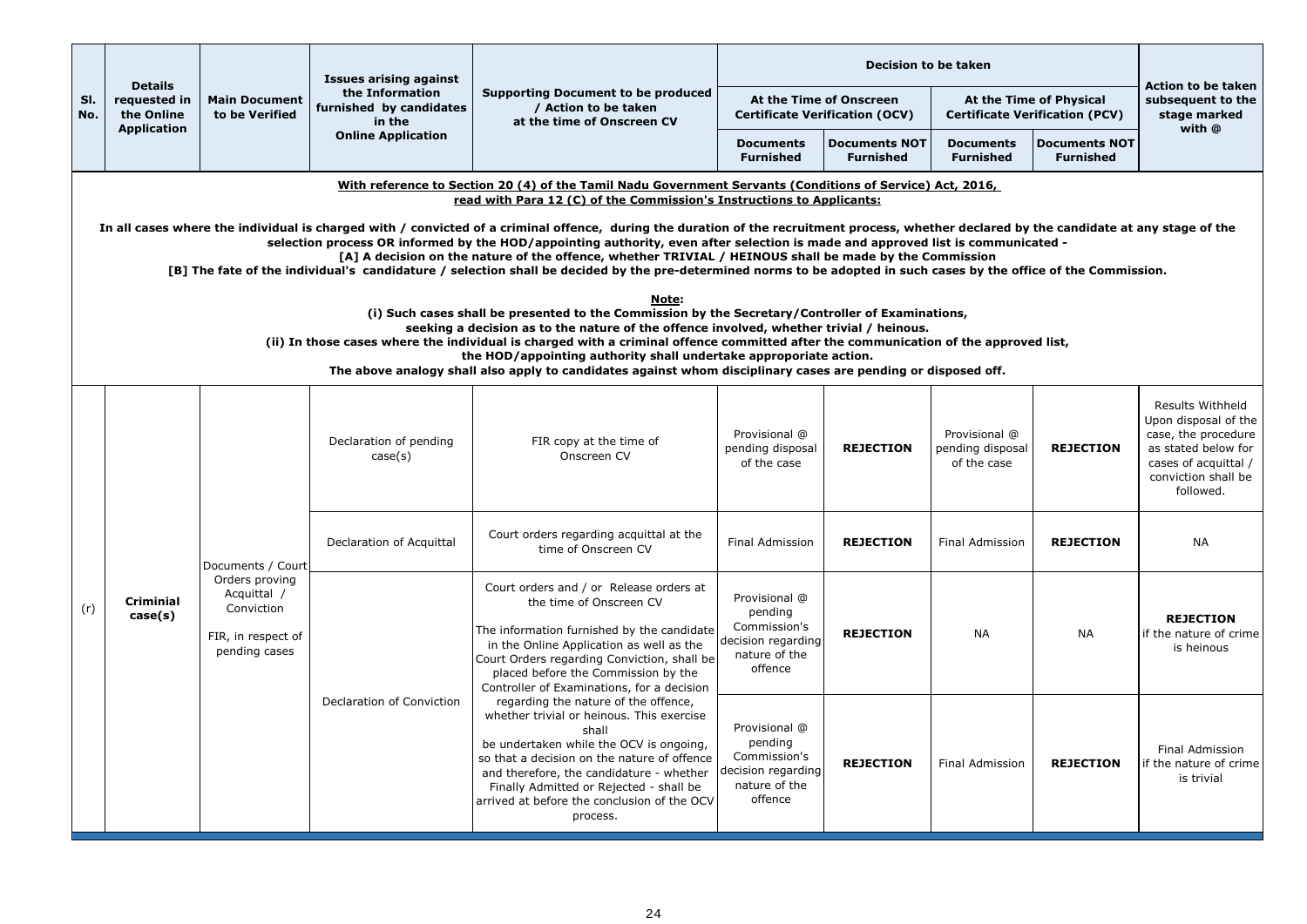|            |                                              |                                        | <b>Issues arising against</b>                                                                        |                                                                                                                                          |                                          |                                                                  | Action to be taken                                               |                                          |                                               |
|------------|----------------------------------------------|----------------------------------------|------------------------------------------------------------------------------------------------------|------------------------------------------------------------------------------------------------------------------------------------------|------------------------------------------|------------------------------------------------------------------|------------------------------------------------------------------|------------------------------------------|-----------------------------------------------|
| SI.<br>No. | <b>Details</b><br>requested in<br>the Online | <b>Main Document</b><br>to be Verified | the Information<br>furnished by candidates<br>in the                                                 | <b>Supporting Document to be produced</b><br>/ Action to be taken<br>at the time of Onscreen CV                                          |                                          | At the Time of Onscreen<br><b>Certificate Verification (OCV)</b> | At the Time of Physical<br><b>Certificate Verification (PCV)</b> |                                          | subsequent to the<br>stage marked             |
|            | <b>Application</b>                           |                                        | <b>Online Application</b>                                                                            |                                                                                                                                          | <b>Documents</b><br><b>Furnished</b>     | <b>Documents NOT</b><br><b>Furnished</b>                         | <b>Documents</b><br><b>Furnished</b>                             | <b>Documents NOT</b><br><b>Furnished</b> | with @                                        |
| (r)        | <b>Criminal</b><br>case(s)                   |                                        | Not mentioned in the<br>application but already<br>convicted / case registered<br>SUPRESSION OF FACT | Cannot be justified                                                                                                                      | <b>REJECTION @</b>                       | <b>NA</b>                                                        | <b>NA</b>                                                        | <b>NA</b>                                | Action to be taken<br>regarding<br>Debarment. |
|            |                                              | All Educational<br>Qualifications      | No Issues                                                                                            | None                                                                                                                                     | Final Admission                          | <b>REJECTION</b>                                                 | <b>Final Admission</b>                                           | <b>REJECTION</b>                         | <b>NA</b>                                     |
|            |                                              |                                        | Date of Publication of result<br>after date of notification                                          | Cannot be justified                                                                                                                      | <b>REJECTION</b>                         | <b>NA</b>                                                        | <b>NA</b>                                                        | <b>NA</b>                                | <b>NA</b>                                     |
|            |                                              |                                        | <b>SSLC Marksheet</b>                                                                                | Partially uploaded SSLC but<br>claimed and uploaded<br>documents proving<br>possession of<br>higher qualification<br>(HSc, Degree, etc.) | SSLC at least at the time of Physical CV | Provisional                                                      | <b>NA</b>                                                        | <b>Final Admission</b>                   | <b>REJECTION</b>                              |
| (s)        | <b>Educational</b><br>Qualification          |                                        | Foundation /<br>Pre-foundation course<br>certificates uploaded                                       | Cannot be justified                                                                                                                      | <b>REJECTION</b>                         | <b>NA</b>                                                        | <b>NA</b>                                                        | <b>NA</b>                                | <b>NA</b>                                     |
|            |                                              |                                        | If highest qualification is<br>SSLC and not uploaded /<br>partially uploaded                         | Cannot be justified                                                                                                                      | <b>REJECTION</b>                         | <b>NA</b>                                                        | <b>NA</b>                                                        | <b>NA</b>                                | <b>NA</b>                                     |
|            |                                              |                                        | Date of Publication of result<br>after date of notification                                          | Cannot be justified                                                                                                                      | <b>REJECTION</b>                         | <b>NA</b>                                                        | <b>NA</b>                                                        | <b>NA</b>                                | <b>NA</b>                                     |
|            |                                              | <b>HSC Mark sheet</b>                  | If highest qualification is<br>HSC - not uploaded /<br>partially uploaded                            | Cannot be justified                                                                                                                      | <b>REJECTION</b>                         | <b>NA</b>                                                        | <b>NA</b>                                                        | <b>NA</b>                                | <b>NA</b>                                     |
|            |                                              |                                        | Foundation /<br>Pre-foundation course<br>certificates uploaded                                       | Cannot be justified                                                                                                                      | <b>REJECTION</b>                         | <b>NA</b>                                                        | <b>NA</b>                                                        | <b>NA</b>                                | <b>NA</b>                                     |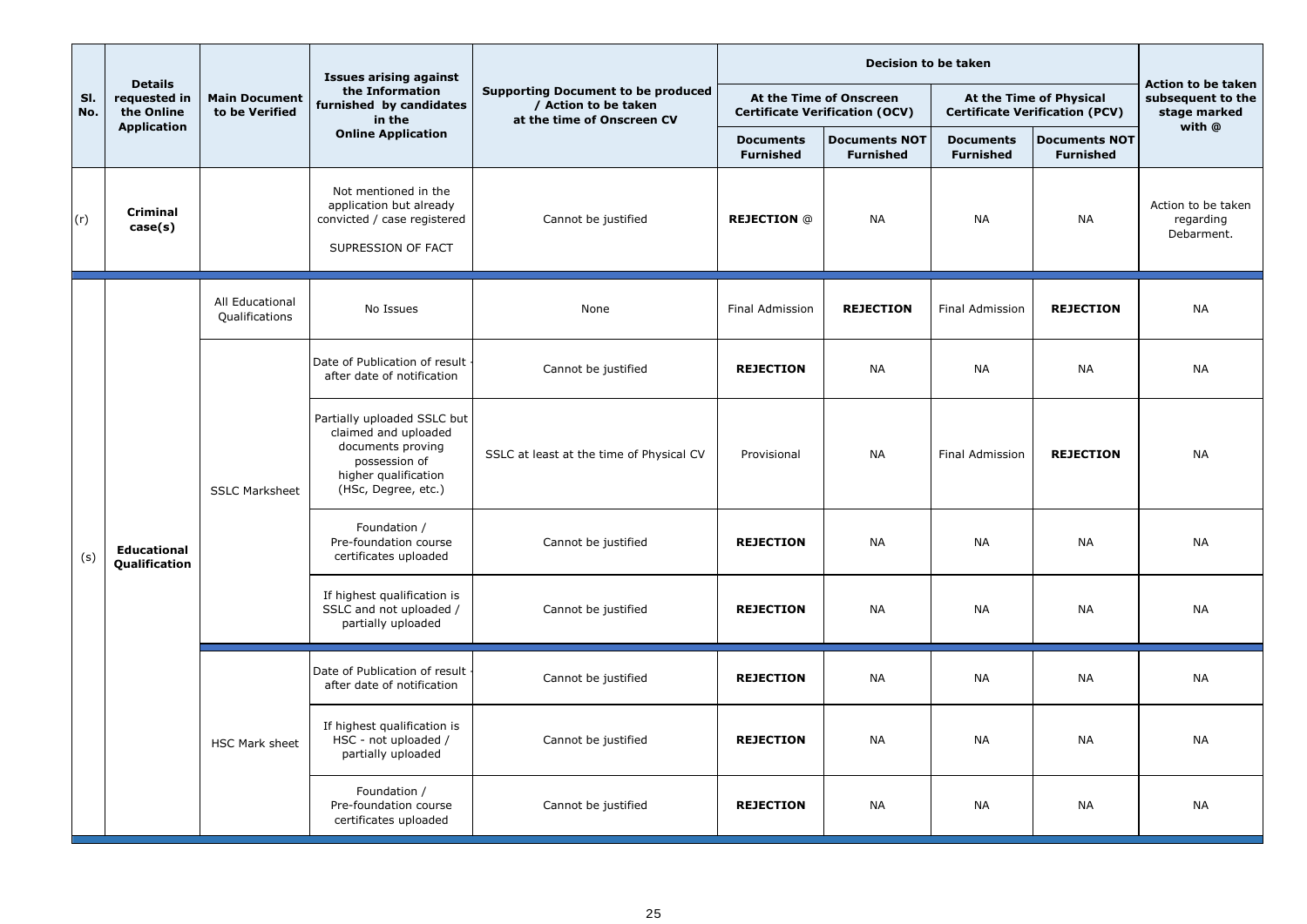|            |                                              |                                                            | <b>Issues arising against</b>                                                                                                                                |                                                                                                 |                                      | <b>Decision to be taken</b>                                      |                                                                  |                                          | <b>Action to be taken</b>                   |  |  |  |  |  |                            |                                            |                                                                              |                 |                  |                        |                  |           |
|------------|----------------------------------------------|------------------------------------------------------------|--------------------------------------------------------------------------------------------------------------------------------------------------------------|-------------------------------------------------------------------------------------------------|--------------------------------------|------------------------------------------------------------------|------------------------------------------------------------------|------------------------------------------|---------------------------------------------|--|--|--|--|--|----------------------------|--------------------------------------------|------------------------------------------------------------------------------|-----------------|------------------|------------------------|------------------|-----------|
| SI.<br>No. | <b>Details</b><br>requested in<br>the Online | <b>Main Document</b><br>to be Verified                     | the Information<br>furnished by candidates<br>in the                                                                                                         | <b>Supporting Document to be produced</b><br>/ Action to be taken<br>at the time of Onscreen CV |                                      | At the Time of Onscreen<br><b>Certificate Verification (OCV)</b> | At the Time of Physical<br><b>Certificate Verification (PCV)</b> |                                          | subsequent to the<br>stage marked<br>with @ |  |  |  |  |  |                            |                                            |                                                                              |                 |                  |                        |                  |           |
|            | <b>Application</b>                           |                                                            | <b>Online Application</b>                                                                                                                                    |                                                                                                 | <b>Documents</b><br><b>Furnished</b> | <b>Documents NOT</b><br><b>Furnished</b>                         | <b>Documents</b><br><b>Furnished</b>                             | <b>Documents NOT</b><br><b>Furnished</b> |                                             |  |  |  |  |  |                            |                                            |                                                                              |                 |                  |                        |                  |           |
|            |                                              |                                                            | Claimed to possess HSC<br>qualification (though the<br>prescribed qualification is<br>SSLC) but not uploaded<br>HSC marksheet                                | Cannot be justified                                                                             | <b>REJECTION</b>                     | <b>NA</b>                                                        | <b>NA</b>                                                        | <b>NA</b>                                | <b>NA</b>                                   |  |  |  |  |  |                            |                                            |                                                                              |                 |                  |                        |                  |           |
|            |                                              | <b>HSC Mark sheet</b>                                      | Partially uploaded HSC but<br>claimed and uploaded<br>documents proving<br>possession of<br>higher qualification<br>(Degree, PG Degree, etc.)                | HSC marksheet at least at the time of<br>Physical CV                                            | Provisional                          | <b>NA</b>                                                        | <b>Final Admission</b>                                           | <b>REJECTION</b>                         | <b>NA</b>                                   |  |  |  |  |  |                            |                                            |                                                                              |                 |                  |                        |                  |           |
|            |                                              |                                                            | Date of Publication of result<br>after date of notification                                                                                                  | Cannot be justified                                                                             | <b>REJECTION</b>                     | <b>NA</b>                                                        | <b>NA</b>                                                        | <b>NA</b>                                | <b>NA</b>                                   |  |  |  |  |  |                            |                                            |                                                                              |                 |                  |                        |                  |           |
| (s)        | <b>Educational</b><br>Qualification          |                                                            |                                                                                                                                                              |                                                                                                 |                                      |                                                                  |                                                                  |                                          |                                             |  |  |  |  |  | Not in sequence $(10+2+3)$ | Cannot be justified                        | <b>REJECTION</b>                                                             | <b>NA</b>       | <b>NA</b>        | <b>NA</b>              | <b>NA</b>        |           |
|            |                                              | Diploma<br>Certificate /<br>Marksheet                      | Possession of higher<br>educational qualification                                                                                                            | In cases where the prescribed educational<br>qualification is a must, cannot be justified.      | <b>REJECTION</b>                     | <b>NA</b>                                                        | <b>NA</b>                                                        | <b>NA</b>                                | <b>NA</b>                                   |  |  |  |  |  |                            |                                            |                                                                              |                 |                  |                        |                  |           |
|            |                                              | UG Degree /<br>Provisional /<br>Consolidated Mark<br>Sheet |                                                                                                                                                              |                                                                                                 |                                      |                                                                  |                                                                  |                                          |                                             |  |  |  |  |  | PG Degree /                | instead of the prescribed<br>qualification | In all other cases, the higher educational<br>qualification may be accepted. | Final Admission | <b>REJECTION</b> | <b>Final Admission</b> | <b>REJECTION</b> | <b>NA</b> |
|            |                                              | Provisional /<br><b>Consolidated Mark</b><br>Sheet         | Possession of Qualification<br>other than that prescribed<br>in the notification                                                                             | Documents proving equivalence at the<br>time of Onscreen CV itself                              | <b>Final Admission</b>               | <b>REJECTION</b>                                                 | Final Admission                                                  | <b>REJECTION</b>                         | <b>NA</b>                                   |  |  |  |  |  |                            |                                            |                                                                              |                 |                  |                        |                  |           |
|            |                                              |                                                            | Date of publication of result<br>cannot be verified with the<br>Diploma / UG or PG Degree<br>/ Provisional Degree<br>Certificate / Consolidated<br>Mark List | Proof to be produced at the time of<br>Onscreen CV itself                                       | <b>Final Admission</b>               | <b>REJECTION</b>                                                 | <b>Final Admission</b>                                           | <b>REJECTION</b>                         | <b>NA</b>                                   |  |  |  |  |  |                            |                                            |                                                                              |                 |                  |                        |                  |           |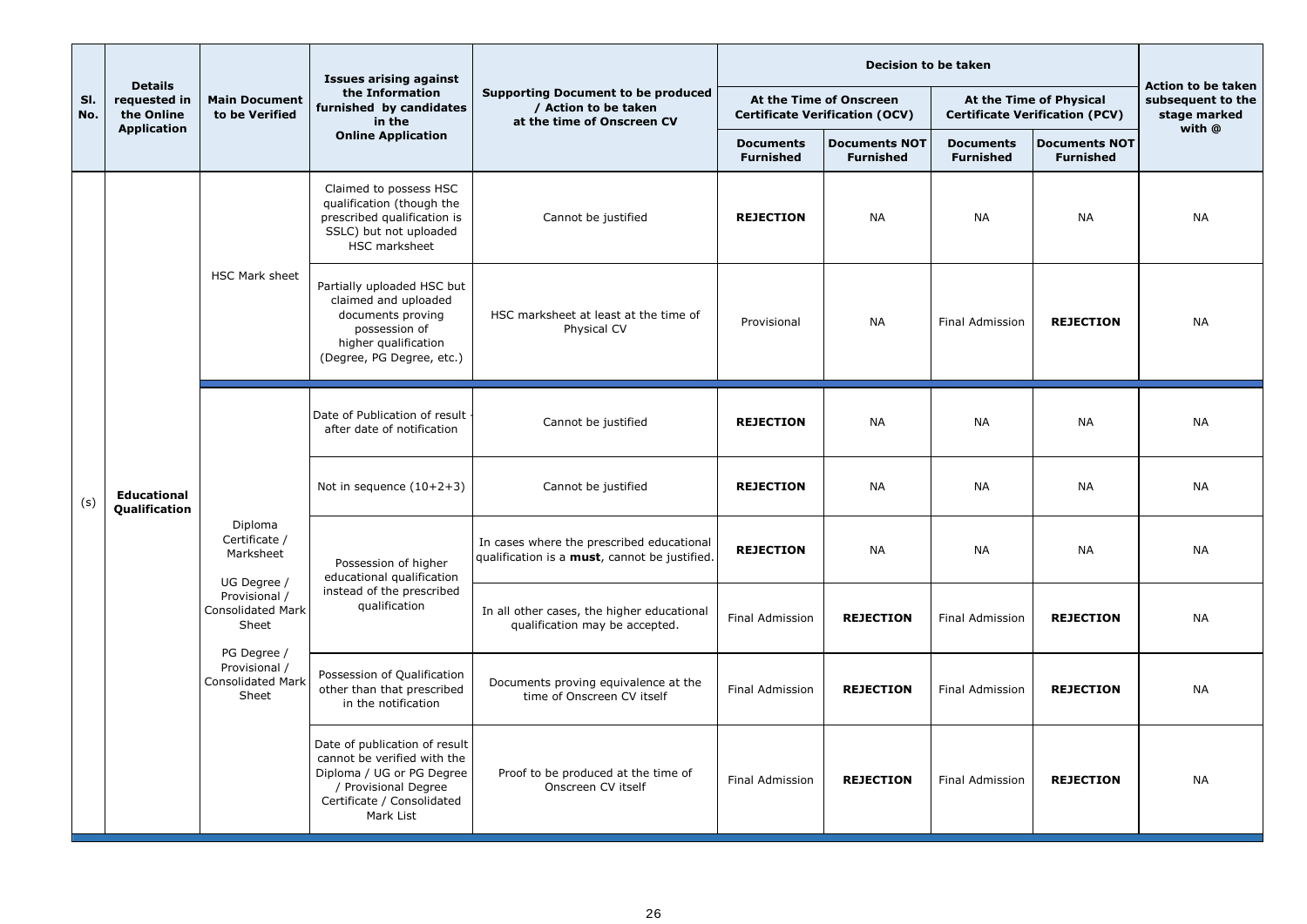|            |                                                                    |                                                                                                   | <b>Issues arising against</b>                                                                              |                                                                                                   | <b>Decision to be taken</b>                                      |                                          |                                                                  |                                          |                                                                   |
|------------|--------------------------------------------------------------------|---------------------------------------------------------------------------------------------------|------------------------------------------------------------------------------------------------------------|---------------------------------------------------------------------------------------------------|------------------------------------------------------------------|------------------------------------------|------------------------------------------------------------------|------------------------------------------|-------------------------------------------------------------------|
| SI.<br>No. | <b>Details</b><br>requested in<br>the Online<br><b>Application</b> | <b>Main Document</b><br>to be Verified                                                            | the Information<br>furnished by candidates<br>in the                                                       | <b>Supporting Document to be produced</b><br>/ Action to be taken<br>at the time of Onscreen CV   | At the Time of Onscreen<br><b>Certificate Verification (OCV)</b> |                                          | At the Time of Physical<br><b>Certificate Verification (PCV)</b> |                                          | Action to be taken<br>subsequent to the<br>stage marked<br>with @ |
|            |                                                                    |                                                                                                   | <b>Online Application</b>                                                                                  |                                                                                                   | <b>Documents</b><br><b>Furnished</b>                             | <b>Documents NOT</b><br><b>Furnished</b> | <b>Documents</b><br><b>Furnished</b>                             | <b>Documents NOT</b><br><b>Furnished</b> |                                                                   |
|            |                                                                    | Diploma<br>Certificate /<br>Marksheet<br>UG Degree /<br>Provisional /<br><b>Consolidated Mark</b> | <b>Graduation Certificate</b><br>issued by the                                                             | Remarks to the effect that the candidate is<br>elgible to be selected for Group-'C' posts<br>only | <b>Final Admission</b>                                           | <b>REJECTION</b>                         | <b>Final Admission</b>                                           | <b>REJECTION</b>                         | <b>NA</b>                                                         |
|            |                                                                    | Sheet<br>PG Degree /<br>Provisional /<br><b>Consolidated Mark</b><br>Sheet                        | <b>Defence Services</b>                                                                                    | In case of posts other than<br>posts included in Group 'C'<br>Cannot be justified                 | <b>REJECTION</b>                                                 | <b>NA</b>                                | <b>NA</b>                                                        | <b>NA</b>                                | <b>NA</b>                                                         |
| (s)        | <b>Educational</b><br>Qualification                                | Certificates in<br>respect of<br>Certificate Courses<br>/ Diploma /<br>P.G.Diploma<br>Courses     | Duration of Diploma /<br>PG Diploma / Certificate<br>courses NOT as specified in<br>Notification.          | Cannot be justified                                                                               | <b>REJECTION</b>                                                 | <b>NA</b>                                | <b>NA</b>                                                        | <b>NA</b>                                | <b>NA</b>                                                         |
|            |                                                                    |                                                                                                   | Possession of Certificate<br>Courses / PG Diploma<br>Courses qualification other<br>than those prescribed. | Documents proving equivalence at the<br>time of Onscreen CV itself                                | <b>Final Admission</b>                                           | <b>REJECTION</b>                         | <b>Final Admission</b>                                           | <b>REJECTION</b>                         | <b>NA</b>                                                         |
|            |                                                                    |                                                                                                   | PG Diploma / Certificate<br>Courses claimed as PG/UG<br>Degree qualification                               | Cannot be justified                                                                               | <b>REJECTION</b>                                                 | <b>NA</b>                                | <b>NA</b>                                                        | <b>NA</b>                                | <b>NA</b>                                                         |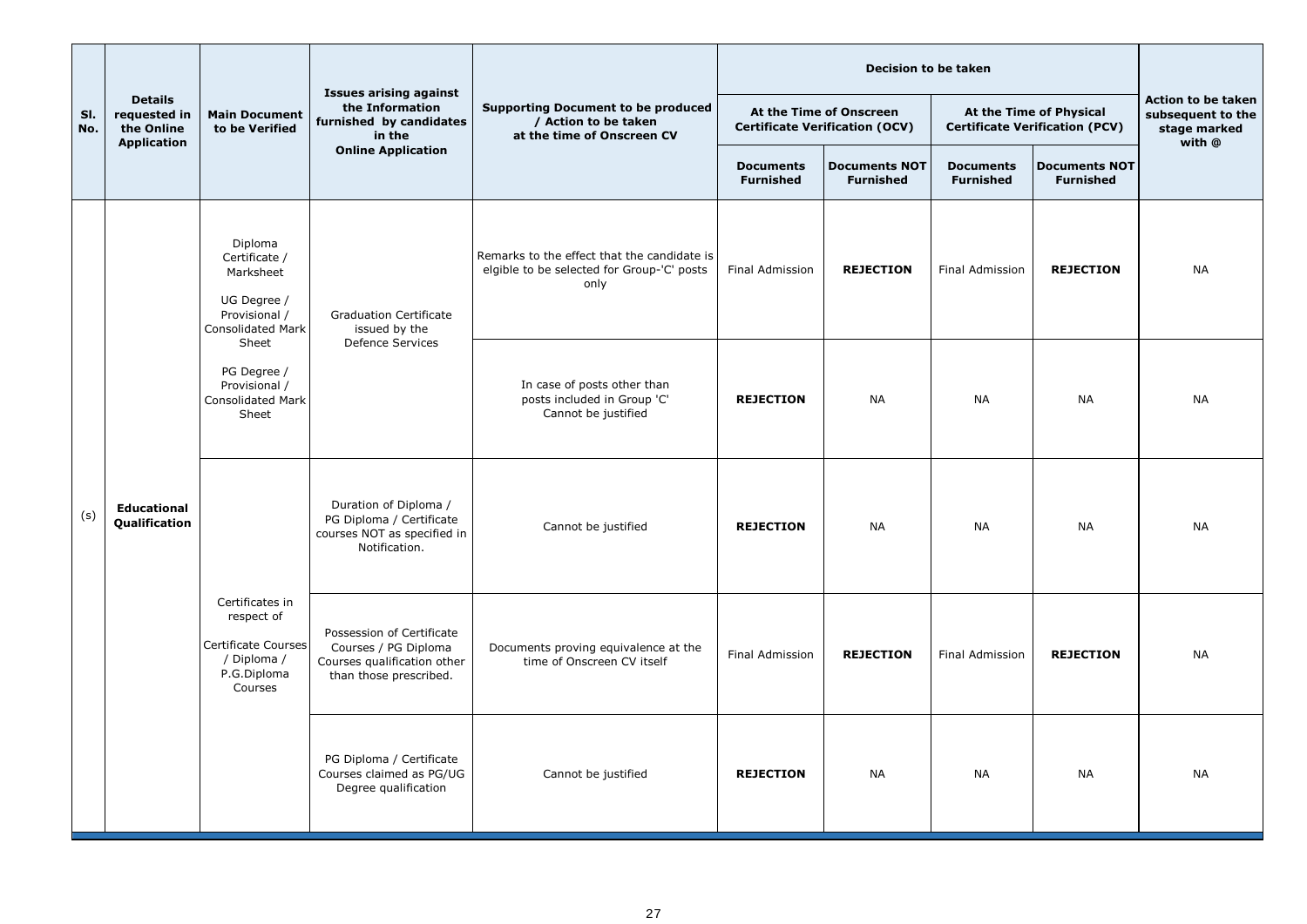|            |                                                               |                                                                                                                                                         |                                                                                       |                                                                                                                                                                                                | <b>Decision to be taken</b>                                      |                                          |                                                                  |                                                              |                                                                   |
|------------|---------------------------------------------------------------|---------------------------------------------------------------------------------------------------------------------------------------------------------|---------------------------------------------------------------------------------------|------------------------------------------------------------------------------------------------------------------------------------------------------------------------------------------------|------------------------------------------------------------------|------------------------------------------|------------------------------------------------------------------|--------------------------------------------------------------|-------------------------------------------------------------------|
| SI.<br>No. | <b>Details</b><br>requested in<br>the Online                  | <b>Main Document</b><br>to be Verified                                                                                                                  | <b>Issues arising against</b><br>the Information<br>furnished by candidates<br>in the | <b>Supporting Document to be produced</b><br>/ Action to be taken<br>at the time of Onscreen CV                                                                                                | At the Time of Onscreen<br><b>Certificate Verification (OCV)</b> |                                          | At the Time of Physical<br><b>Certificate Verification (PCV)</b> |                                                              | Action to be taken<br>subsequent to the<br>stage marked<br>with @ |
|            | <b>Application</b>                                            |                                                                                                                                                         | <b>Online Application</b>                                                             |                                                                                                                                                                                                | <b>Documents</b><br><b>Furnished</b>                             | <b>Documents NOT</b><br><b>Furnished</b> | <b>Documents</b><br><b>Furnished</b>                             | <b>Documents NOT</b><br><b>Furnished</b>                     |                                                                   |
|            | Adequate<br>Knowledge in<br>(t)<br><b>Tamil</b>               | Tamil as one of<br>the subjects in<br> SSLC / HSC / UG /  <br>PG Degree<br>OR<br>A pass in the<br>Second Class<br>Language Test<br>(Full Test) in Tamil | Does not possess adequate<br>knowledge of Tamil - Not<br>claimed                      | Remarks that the candidate does not<br>possess adequate knowledge of Tamil and<br>shall have to clear the Second Class<br>Language Test (Full Test) in Tamil, within<br>the prescribed period. | Final<br>Admission @                                             | <b>NA</b>                                | Final<br>Admission @                                             | <b>NA</b>                                                    | Name may be<br>forwarded to HOD                                   |
|            |                                                               |                                                                                                                                                         | Claimed                                                                               | Final<br><b>NA</b><br>Admission                                                                                                                                                                | Provisional @                                                    | Final<br>Admission                       | Final<br>Admission @                                             | with clause regarding<br>"No Adequate<br>Knowledge of Tamil" |                                                                   |
|            |                                                               | SSLC/HSC/UG/<br>PG with Tamil as                                                                                                                        | No Issues                                                                             | None                                                                                                                                                                                           | <b>Final Admission</b>                                           | <b>REJECTION</b>                         | <b>Final Admission</b>                                           | <b>REJECTION</b>                                             | <b>NA</b>                                                         |
| (u)        | Tamil as a pre-<br>requisite and<br>mandatory<br>quaification | <b>Knowledge of</b> one of the subjects<br>/ Second Class<br>Language Test<br>(Full Test) in<br>Tamil, as<br>specified in the<br>Notification.          | Does not possess<br>mandatory knowledge of<br>Tamil                                   | Cannot be justified                                                                                                                                                                            | <b>REJECTION</b>                                                 | <b>NA</b>                                | <b>NA</b>                                                        | <b>NA</b>                                                    | <b>NA</b>                                                         |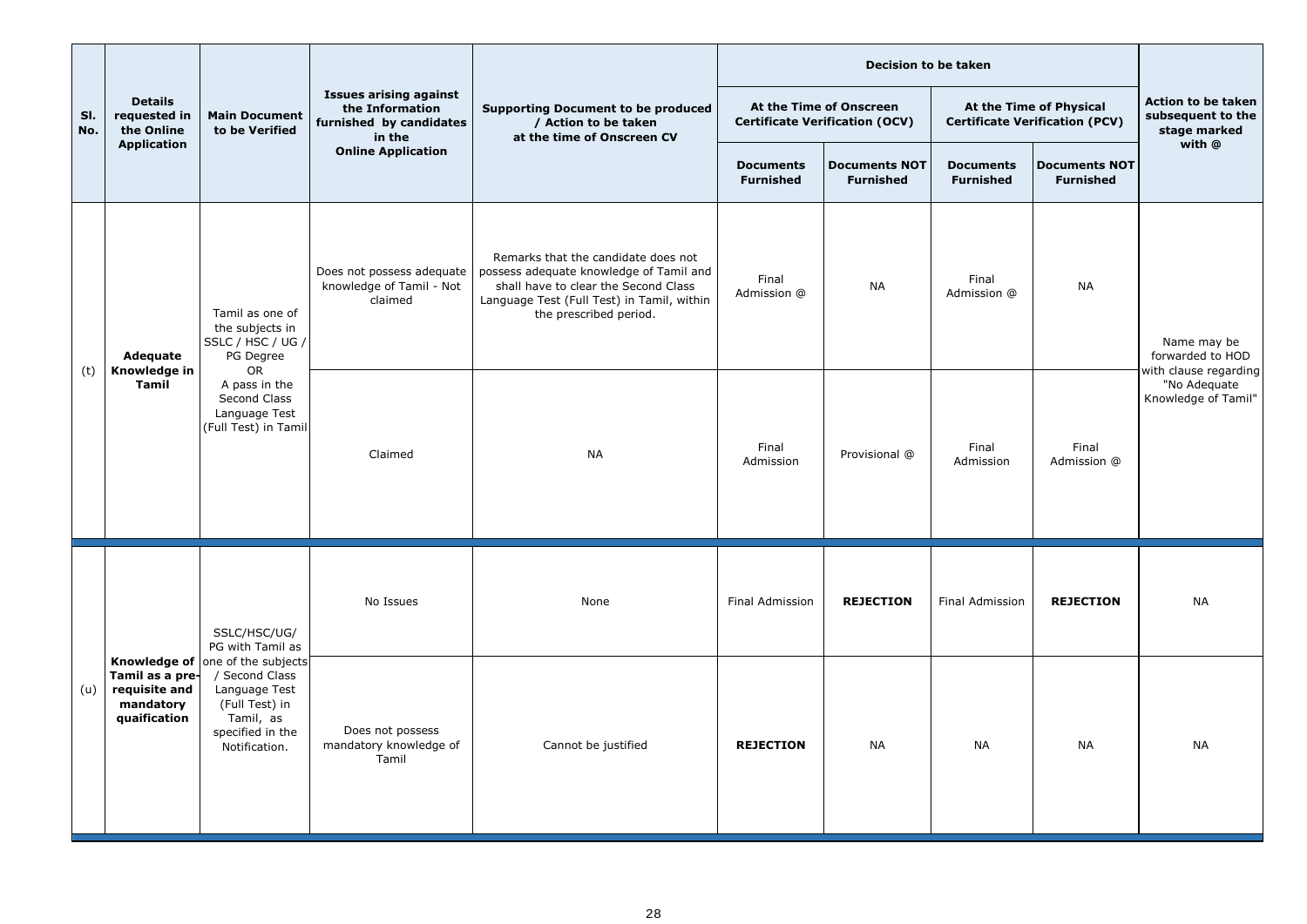|            |                                                                      |                                                                                   | <b>Issues arising against</b>                                                                                 |                                                                                                                                                                                                                                                                                                                                                                                                                                                                                                                         | <b>Decision to be taken</b>                                                                        |                                                        |                                                                  |                                                                   |                                |  |
|------------|----------------------------------------------------------------------|-----------------------------------------------------------------------------------|---------------------------------------------------------------------------------------------------------------|-------------------------------------------------------------------------------------------------------------------------------------------------------------------------------------------------------------------------------------------------------------------------------------------------------------------------------------------------------------------------------------------------------------------------------------------------------------------------------------------------------------------------|----------------------------------------------------------------------------------------------------|--------------------------------------------------------|------------------------------------------------------------------|-------------------------------------------------------------------|--------------------------------|--|
| SI.<br>No. | <b>Details</b><br>requested in<br>the Online<br><b>Application</b>   | <b>Main Document</b><br>to be Verified                                            | the Information<br>furnished by candidates<br>in the                                                          | <b>Supporting Document to be produced</b><br>/ Action to be taken<br>at the time of Onscreen CV                                                                                                                                                                                                                                                                                                                                                                                                                         | At the Time of Onscreen<br><b>Certificate Verification (OCV)</b>                                   |                                                        | At the Time of Physical<br><b>Certificate Verification (PCV)</b> | Action to be taken<br>subsequent to the<br>stage marked<br>with @ |                                |  |
|            |                                                                      |                                                                                   | <b>Online Application</b>                                                                                     |                                                                                                                                                                                                                                                                                                                                                                                                                                                                                                                         | <b>Documents</b><br><b>Furnished</b>                                                               | <b>Documents NOT</b><br><b>Furnished</b>               | <b>Documents</b><br><b>Furnished</b>                             | <b>Documents NOT</b><br><b>Furnished</b>                          |                                |  |
|            |                                                                      |                                                                                   | No Issues                                                                                                     | None                                                                                                                                                                                                                                                                                                                                                                                                                                                                                                                    | <b>Final Admission</b>                                                                             | <b>REJECTION</b>                                       | <b>Final Admission</b>                                           | <b>REJECTION</b>                                                  | <b>NA</b>                      |  |
|            |                                                                      |                                                                                   | PSTM not uploaded for the<br>qualification(s) as<br>prescribed in the PSTM Act<br>and rules thereof           | Cannot be justified                                                                                                                                                                                                                                                                                                                                                                                                                                                                                                     | <b>REJECTION</b>                                                                                   | <b>NA</b>                                              | <b>NA</b>                                                        | <b>NA</b>                                                         | <b>NA</b>                      |  |
| (v)        | <b>Persons</b><br><b>Studied in</b><br><b>Tamil Medium</b><br>(PSTM) | <b>PSTM Certificate</b><br>for:<br>SSLC/HSc/<br>Diploma/<br>UG/PG Degree,<br>etc. | Not in the prescribed format<br>Includes all key<br>components; lacks one or<br>more peripheral<br>components | Fresh PSTM certificate in the prescribed<br>format from the competent authority at<br>least at the time of Physical CV.<br>Transfer Certificate with relevant details<br>can also be accepted.                                                                                                                                                                                                                                                                                                                          | Final Admission<br>subject to<br>production of<br>PSTM certificate<br>in the proper<br>format / TC | <b>NA</b>                                              | Provisional @                                                    | <b>NA</b>                                                         | Undertaking to be<br>obtained. |  |
|            |                                                                      | As prescribed by<br>the rules in force                                            | Not in the prescribed format<br>Lacks one or more key<br>components                                           | Cannot be justified                                                                                                                                                                                                                                                                                                                                                                                                                                                                                                     | <b>REJECTION</b>                                                                                   | <b>NA</b>                                              | <b>NA</b>                                                        | <b>NA</b>                                                         | <b>NA</b>                      |  |
|            |                                                                      |                                                                                   | PSTM for partial duration of<br>any course /<br>Private appearance at<br>examinations                         | Cannot be justified                                                                                                                                                                                                                                                                                                                                                                                                                                                                                                     | <b>REJECTION</b>                                                                                   | <b>NA</b>                                              | <b>NA</b>                                                        | <b>NA</b>                                                         | <b>NA</b>                      |  |
| (w)        | <b>Practical</b><br><b>Experience</b>                                | Practical<br>Experience<br>Certificate                                            | Document uploaded                                                                                             | In recruitments with practical experience<br>requirement, the uploaded documents<br>relating to practical experience shall not be<br>verified by the Commission's office, instead<br>the documents shall be compiled and sent<br>to the HOD concerned, for verification,<br>before start of Onscreen CV.<br>At the end of the verification process by<br>the HOD, a web-based report shall be<br>generated. Based on this report, admission<br>of candidature for the next stage of the<br>recruitment shall be decided |                                                                                                    | Final Admission / REJECTION, based<br>on HOD's report. | Final Admission                                                  | <b>REJECTION</b>                                                  | <b>NA</b>                      |  |
|            |                                                                      |                                                                                   | Document NOT uploaded                                                                                         | Cannot be justified                                                                                                                                                                                                                                                                                                                                                                                                                                                                                                     |                                                                                                    | <b>REJECTION</b>                                       | <b>NA</b>                                                        | <b>NA</b>                                                         | <b>NA</b>                      |  |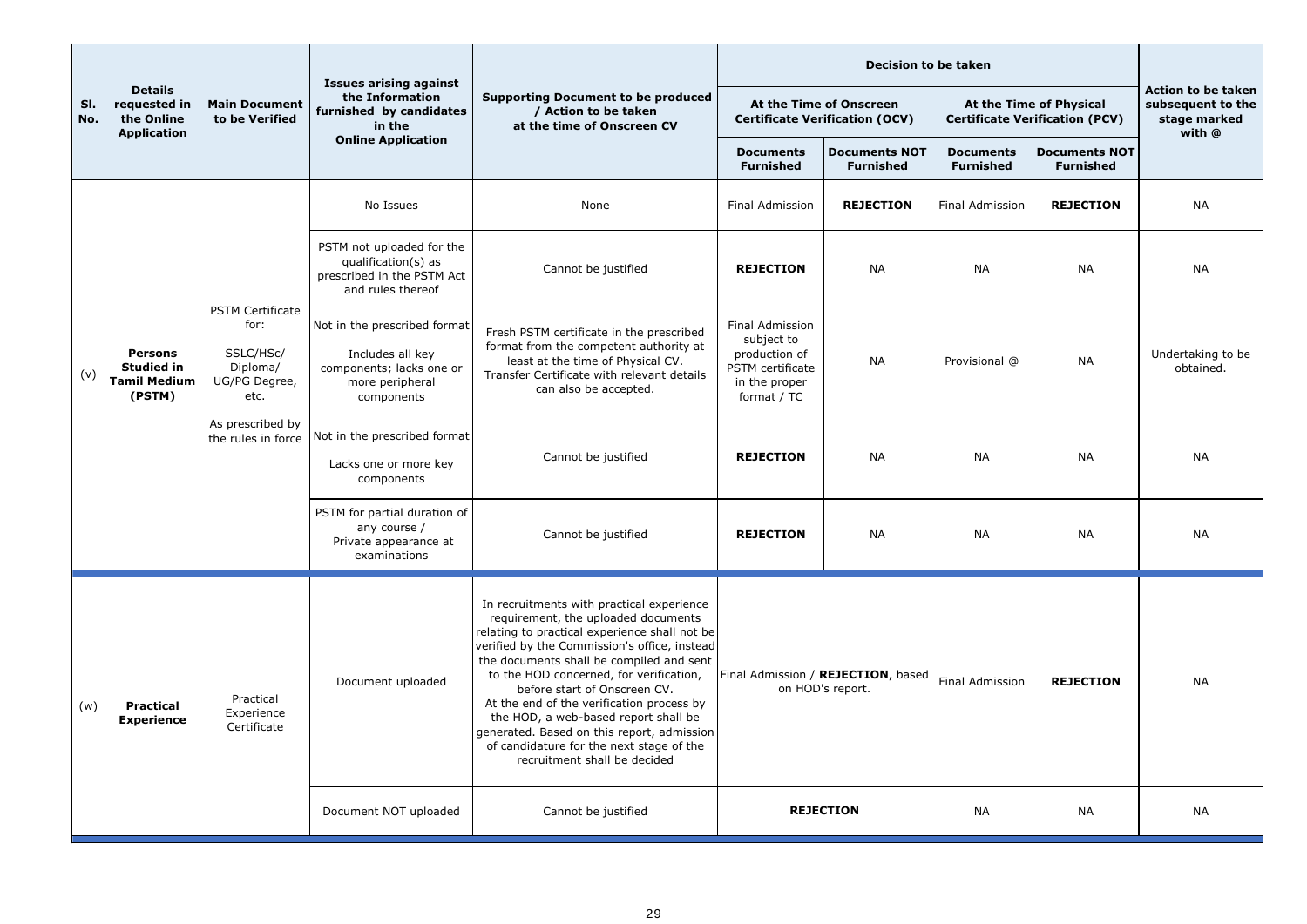|            |                                              |                                                                                                                                             |                                                                                                                                                                        | <b>Supporting Document to be produced</b><br>/ Action to be taken<br>at the time of Onscreen CV |                                                                  |                                          |                                                                  |                                          |                                                                   |
|------------|----------------------------------------------|---------------------------------------------------------------------------------------------------------------------------------------------|------------------------------------------------------------------------------------------------------------------------------------------------------------------------|-------------------------------------------------------------------------------------------------|------------------------------------------------------------------|------------------------------------------|------------------------------------------------------------------|------------------------------------------|-------------------------------------------------------------------|
| SI.<br>No. | <b>Details</b><br>requested in<br>the Online | <b>Main Document</b><br>to be Verified                                                                                                      | <b>Issues arising against</b><br>the Information<br>furnished by candidates<br>in the                                                                                  |                                                                                                 | At the Time of Onscreen<br><b>Certificate Verification (OCV)</b> |                                          | At the Time of Physical<br><b>Certificate Verification (PCV)</b> |                                          | Action to be taken<br>subsequent to the<br>stage marked<br>with @ |
|            | <b>Application</b>                           |                                                                                                                                             | <b>Online Application</b>                                                                                                                                              |                                                                                                 | <b>Documents</b><br><b>Furnished</b>                             | <b>Documents NOT</b><br><b>Furnished</b> | <b>Documents</b><br><b>Furnished</b>                             | <b>Documents NOT</b><br><b>Furnished</b> |                                                                   |
|            |                                              |                                                                                                                                             | No Issues                                                                                                                                                              | None                                                                                            | <b>Final Admission</b>                                           | <b>REJECTION</b>                         | <b>Final Admission</b>                                           | <b>REJECTION</b>                         | <b>NA</b>                                                         |
|            |                                              |                                                                                                                                             | Date of Publication of result<br>after the date of notification                                                                                                        | Cannot be justified                                                                             | <b>REJECTION</b>                                                 | <b>NA</b>                                | <b>NA</b>                                                        | <b>NA</b>                                | <b>NA</b>                                                         |
|            | $(x)$ Type Writing /<br><b>Shorthand</b>     | Certicate issued by<br>the prescribed<br>competent<br>authority                                                                             | Claim unsubstantiated<br>by documents<br>in case of recruitment to a<br>single post.                                                                                   | Cannot be justified                                                                             | <b>REJECTION</b>                                                 | <b>NA</b>                                | <b>NA</b>                                                        | <b>NA</b>                                | <b>NA</b>                                                         |
|            |                                              |                                                                                                                                             | Non-possession of<br>typewriting / shorthand<br>qualification prescribed for<br>specific post(s), in case of a<br>combined, single<br>recruitment<br>to multiple posts | Candidate shall be considered as per<br>post-wise eligibility.                                  | Final<br>Admission                                               | <b>NA</b>                                | Final Admission                                                  | <b>NA</b>                                | <b>NA</b>                                                         |
| (y)        | Registration<br>&<br><b>Licence</b>          | Registration<br>Certificates in<br>respect of<br>Bar Council /<br>Medical Council /<br>Veterinary Council,<br>etc.<br>OR<br>Driving Licence | Licence / Registration not<br>valid / renewed on the Date<br>of Notification                                                                                           | Cannot be justified                                                                             | <b>REJECTION</b>                                                 | <b>NA</b>                                | <b>NA</b>                                                        | <b>NA</b>                                | <b>NA</b>                                                         |